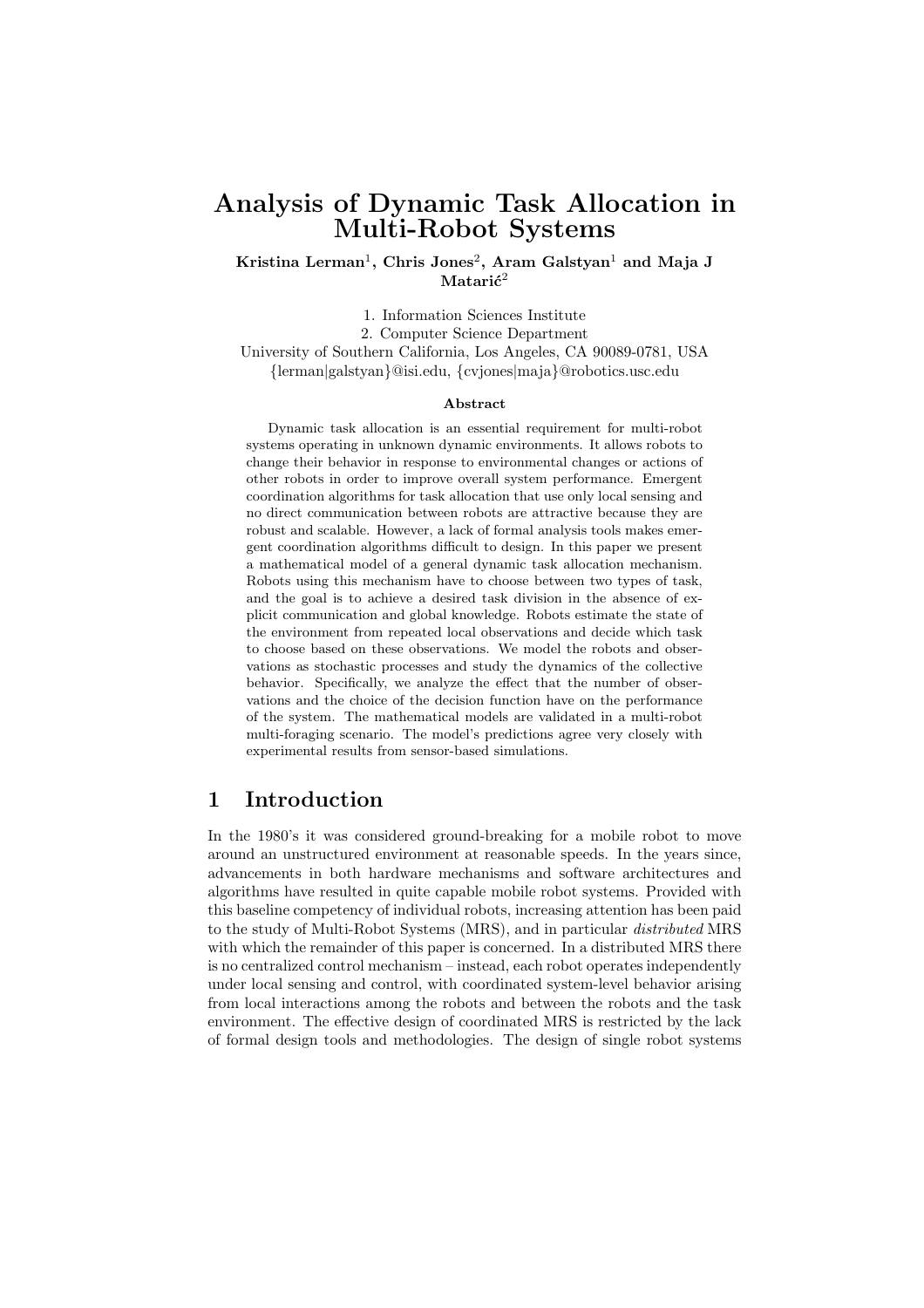| <b>Report Documentation Page</b>                                                                                                                                                                                                                                                                                                                                                                                                                                                                                                                                                                                                                                                                                                                                                                                                                                   |                             |                              |                 |                                                     | Form Approved<br>OMB No. 0704-0188                 |  |  |
|--------------------------------------------------------------------------------------------------------------------------------------------------------------------------------------------------------------------------------------------------------------------------------------------------------------------------------------------------------------------------------------------------------------------------------------------------------------------------------------------------------------------------------------------------------------------------------------------------------------------------------------------------------------------------------------------------------------------------------------------------------------------------------------------------------------------------------------------------------------------|-----------------------------|------------------------------|-----------------|-----------------------------------------------------|----------------------------------------------------|--|--|
| Public reporting burden for the collection of information is estimated to average 1 hour per response, including the time for reviewing instructions, searching existing data sources, gathering and<br>maintaining the data needed, and completing and reviewing the collection of information. Send comments regarding this burden estimate or any other aspect of this collection of information,<br>including suggestions for reducing this burden, to Washington Headquarters Services, Directorate for Information Operations and Reports, 1215 Jefferson Davis Highway, Suite 1204, Arlington<br>VA 22202-4302. Respondents should be aware that notwithstanding any other provision of law, no person shall be subject to a penalty for failing to comply with a collection of information if it<br>does not display a currently valid OMB control number. |                             |                              |                 |                                                     |                                                    |  |  |
| <b>1. REPORT DATE</b><br>2006                                                                                                                                                                                                                                                                                                                                                                                                                                                                                                                                                                                                                                                                                                                                                                                                                                      |                             | 2. REPORT TYPE               |                 | <b>3. DATES COVERED</b><br>00-00-2006 to 00-00-2006 |                                                    |  |  |
| <b>4. TITLE AND SUBTITLE</b>                                                                                                                                                                                                                                                                                                                                                                                                                                                                                                                                                                                                                                                                                                                                                                                                                                       |                             |                              |                 |                                                     | 5a. CONTRACT NUMBER                                |  |  |
| <b>Analysis of Dynamic Task Allocation in Multi-Robot Systems</b>                                                                                                                                                                                                                                                                                                                                                                                                                                                                                                                                                                                                                                                                                                                                                                                                  |                             |                              |                 |                                                     | <b>5b. GRANT NUMBER</b>                            |  |  |
|                                                                                                                                                                                                                                                                                                                                                                                                                                                                                                                                                                                                                                                                                                                                                                                                                                                                    |                             |                              |                 |                                                     | 5c. PROGRAM ELEMENT NUMBER                         |  |  |
| 6. AUTHOR(S)                                                                                                                                                                                                                                                                                                                                                                                                                                                                                                                                                                                                                                                                                                                                                                                                                                                       |                             |                              |                 |                                                     | 5d. PROJECT NUMBER                                 |  |  |
|                                                                                                                                                                                                                                                                                                                                                                                                                                                                                                                                                                                                                                                                                                                                                                                                                                                                    |                             |                              |                 |                                                     | <b>5e. TASK NUMBER</b>                             |  |  |
|                                                                                                                                                                                                                                                                                                                                                                                                                                                                                                                                                                                                                                                                                                                                                                                                                                                                    |                             |                              |                 |                                                     | 5f. WORK UNIT NUMBER                               |  |  |
| 7. PERFORMING ORGANIZATION NAME(S) AND ADDRESS(ES)<br>University of Southern California, Computer Science Department, Los<br>Angeles, CA, 90089-0781                                                                                                                                                                                                                                                                                                                                                                                                                                                                                                                                                                                                                                                                                                               |                             |                              |                 |                                                     | 8. PERFORMING ORGANIZATION<br><b>REPORT NUMBER</b> |  |  |
| 9. SPONSORING/MONITORING AGENCY NAME(S) AND ADDRESS(ES)                                                                                                                                                                                                                                                                                                                                                                                                                                                                                                                                                                                                                                                                                                                                                                                                            |                             |                              |                 |                                                     | 10. SPONSOR/MONITOR'S ACRONYM(S)                   |  |  |
|                                                                                                                                                                                                                                                                                                                                                                                                                                                                                                                                                                                                                                                                                                                                                                                                                                                                    |                             |                              |                 |                                                     | 11. SPONSOR/MONITOR'S REPORT<br>NUMBER(S)          |  |  |
| 12. DISTRIBUTION/AVAILABILITY STATEMENT<br>Approved for public release; distribution unlimited                                                                                                                                                                                                                                                                                                                                                                                                                                                                                                                                                                                                                                                                                                                                                                     |                             |                              |                 |                                                     |                                                    |  |  |
| <b>13. SUPPLEMENTARY NOTES</b><br>The original document contains color images.                                                                                                                                                                                                                                                                                                                                                                                                                                                                                                                                                                                                                                                                                                                                                                                     |                             |                              |                 |                                                     |                                                    |  |  |
| 14. ABSTRACT                                                                                                                                                                                                                                                                                                                                                                                                                                                                                                                                                                                                                                                                                                                                                                                                                                                       |                             |                              |                 |                                                     |                                                    |  |  |
| <b>15. SUBJECT TERMS</b>                                                                                                                                                                                                                                                                                                                                                                                                                                                                                                                                                                                                                                                                                                                                                                                                                                           |                             |                              |                 |                                                     |                                                    |  |  |
| 16. SECURITY CLASSIFICATION OF:                                                                                                                                                                                                                                                                                                                                                                                                                                                                                                                                                                                                                                                                                                                                                                                                                                    |                             | 17. LIMITATION OF            | 18. NUMBER      | 19a. NAME OF                                        |                                                    |  |  |
| a. REPORT<br>unclassified                                                                                                                                                                                                                                                                                                                                                                                                                                                                                                                                                                                                                                                                                                                                                                                                                                          | b. ABSTRACT<br>unclassified | c. THIS PAGE<br>unclassified | <b>ABSTRACT</b> | OF PAGES<br>28                                      | <b>RESPONSIBLE PERSON</b>                          |  |  |

**Standard Form 298 (Rev. 8-98)**<br>Prescribed by ANSI Std Z39-18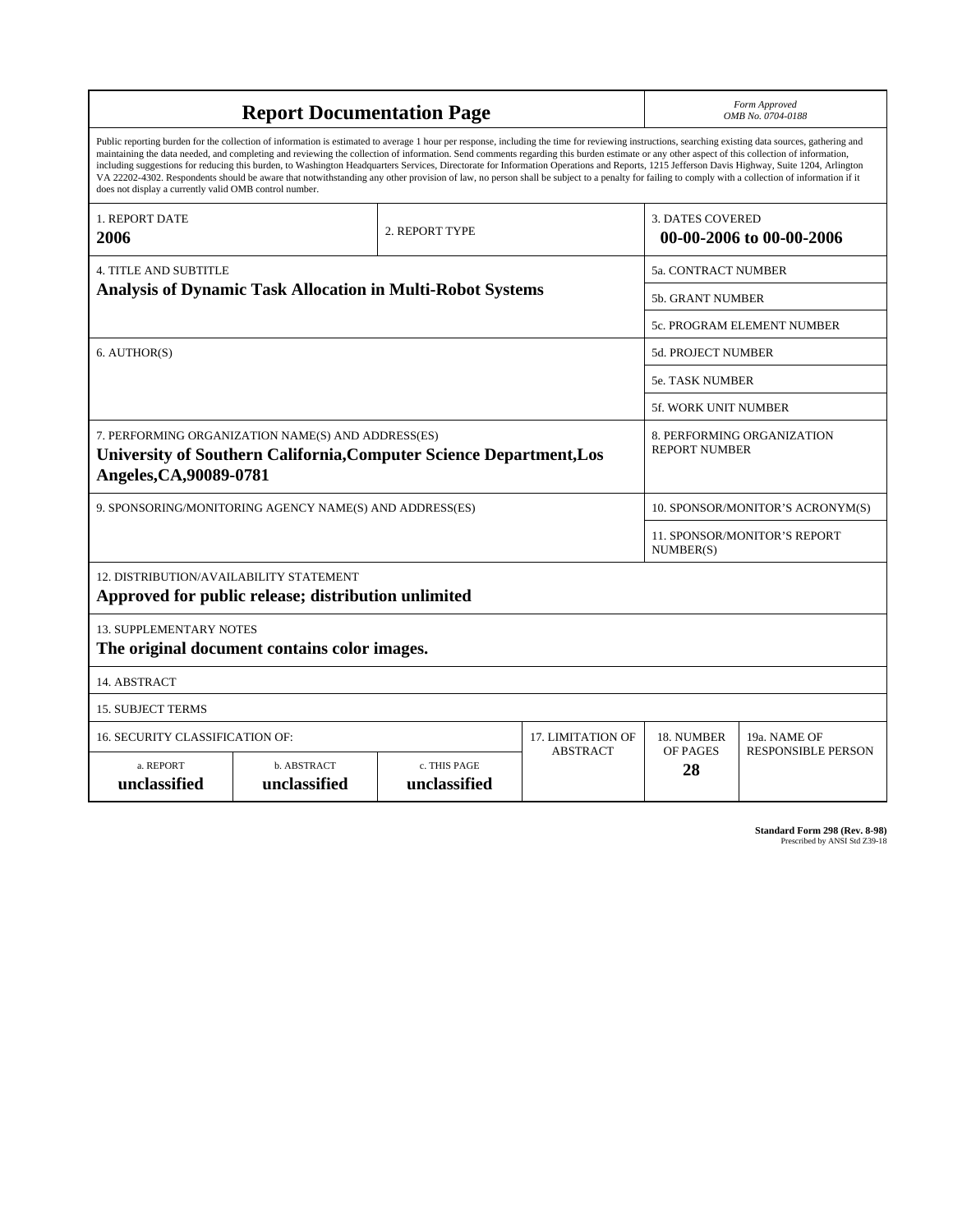(SRS) has greatly benefited from the formalisms provided by control theory – the design of MRS is in need of analogous formalisms.

For a group of robots to effectively perform a given system-level task, the designer must address the question of which robot should do which task and when [4]. The process of assigning individual robots to sub-tasks of a given system-level task is called task allocation, and it is a key functionality required of any MRS. Dynamic task allocation is a class of task allocation in which the assignment of robots to sub-tasks is a dynamic process and may need to be continuously adjusted in response to changes in the task environment or group performance. The problem of task allocation in a distributed MRS is further compounded by the fact that task allocation must occur as a result of a distributed process as there is no central coordinator available to make task assignments. This increases the problem's complexity because, due to the local sensing of each robot, no robot has a complete view of the world state. Given this incomplete and often noisy information, each robot must make local control decisions about which actions to perform and when, without complete knowledge of what other robots have done in the past, are doing now, or will do in the future.

There are a number of task allocation models and philosophies. Historically, the most popular approaches rely on intentional coordination to achieve task allocation [21]. In those, the robots coordinate their respective actions explicitly through deliberate communications and negotiations. Due to scaling issues, such approaches are primarily used in MRS consisting of a relatively small number of robots (i.e., fewer than 10). Task allocation through intentional coordination remains the preferred approach because it is better understood, easier to design and implement, and more amenable to formal analysis [4].

As the size of the MRS grows, the complexity of the design of intentional approaches increases due to increased demands in communication bandwidth and computational abilities of individual robots. Furthermore, complexity introduced by increased robot interactions makes such systems much more difficult to analyze and design. This leads to the alternative to intentional coordination, namely, task allocation through utilizing emergent coordination. In systems using emergent coordination, individual robots coordinate their actions based solely on local sensing information and local interactions. Typically, there is very little or no direct communication or explicit negotiations between robots. They are, therefore, more scalable to larger numbers of robots and are more able to take advantage of the robustness and parallelism provided by the aggregation of large numbers of coordinated robots. The drawback of task allocation as achieved through emergent coordination mechanisms is that such systems can be difficult to design, solutions are commonly sub-optimal, and since coordination is achieved through many simultaneous local interactions between various subsets of robots, predictive analysis of expected system performance is difficult.

As MRS composed of ever-larger numbers of robots become available, the need for task allocation through emergent coordination will increase. To address the lack of formalisms in the design of such MRS, in this article we present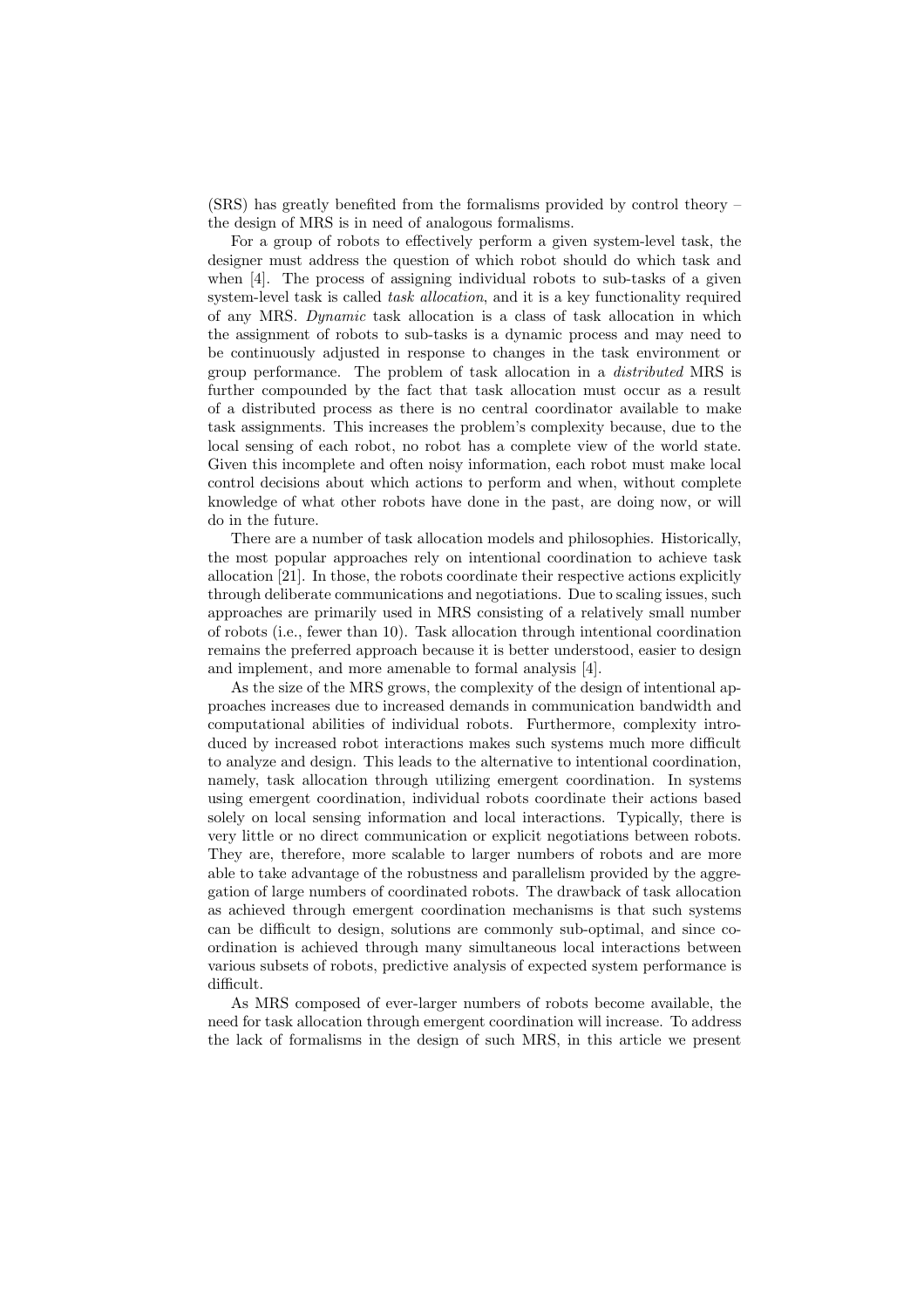and experimentally verify a predictive mathematical model of dynamic task allocation for MRS using emergent coordination. Such a formal model of task allocation is a positive step in the direction of placing the design of MRS on a formal footing.

The rest of the paper is organized as follows. Section 2 provides a summary of related work. In Section 3 we describe a general mechanism for task allocation in dynamic environments. This is a distributed mechanism based on local sensing. In Section 4 we present a mathematical model of the collective behavior of an MRS using this mechanism and study its performance under a variety of conditions. We validate the model in a multi-foraging domain. In Section 5 we define the experimental task domain of multi-foraging, robot controllers and the simulation environment. In Section 6 we compare the predictions of mathematical models with the results from sensor-based simulations. We conclude the paper in Section 7, with a discussion of the approach and the results.

### 2 Related Work

Mathematical modeling and analysis of the collective behavior of MRS is a relatively new field with approaches and methodologies borrowed from other fields, including mathematics, physics, and biology. Recently, a number of researchers attempted to mathematically analyze multi-robot systems by using phenomenological models of the type present here. Sugawara et al. [23, 24] developed a simple model of cooperative foraging in groups of communicating and non-communicating robots. Kazadi et al. [11] studied the general properties of multi-robot aggregation using phenomenological macroscopic models. Agassounon and Martinoli [1] presented a model of aggregation in which the number of robots taking part in the clustering task is based on the division of labor mechanism in ants. These models are ad-hoc and domain specific, and the authors give no explanation as to how to apply such models to other domain. In earlier works we have developed a general framework for creating phenomenological models of collective behavior in groups of robots [16, 18]. We applied this framework to study collaborative stick-pulling in a group of reactive robots [17] and foraging in robots [13].

Most of the approaches listed above are implicitly or explicitly based on stochastic processes theory. Another example of the stochastic approach is the probabilistic microscopic model developed by Martinoli and coworkers [19, 20, 8] to study collective behavior of a group of robots. Rather than compute the exact trajectories and sensory information of individual robots, Martinoli et al. model each robot's interactions with other robots and the environment as a series of stochastic events, with probabilities determined by simple geometric considerations. Running several series of stochastic events in parallel, one for each robot, allowed them to study the group behavior of the multi-robot system.

So far very little work has been done on mathematical analysis of multi-robot systems in dynamic environments. We have recently extended [14] the stochastic processes framework developed in earlier work to robots that change their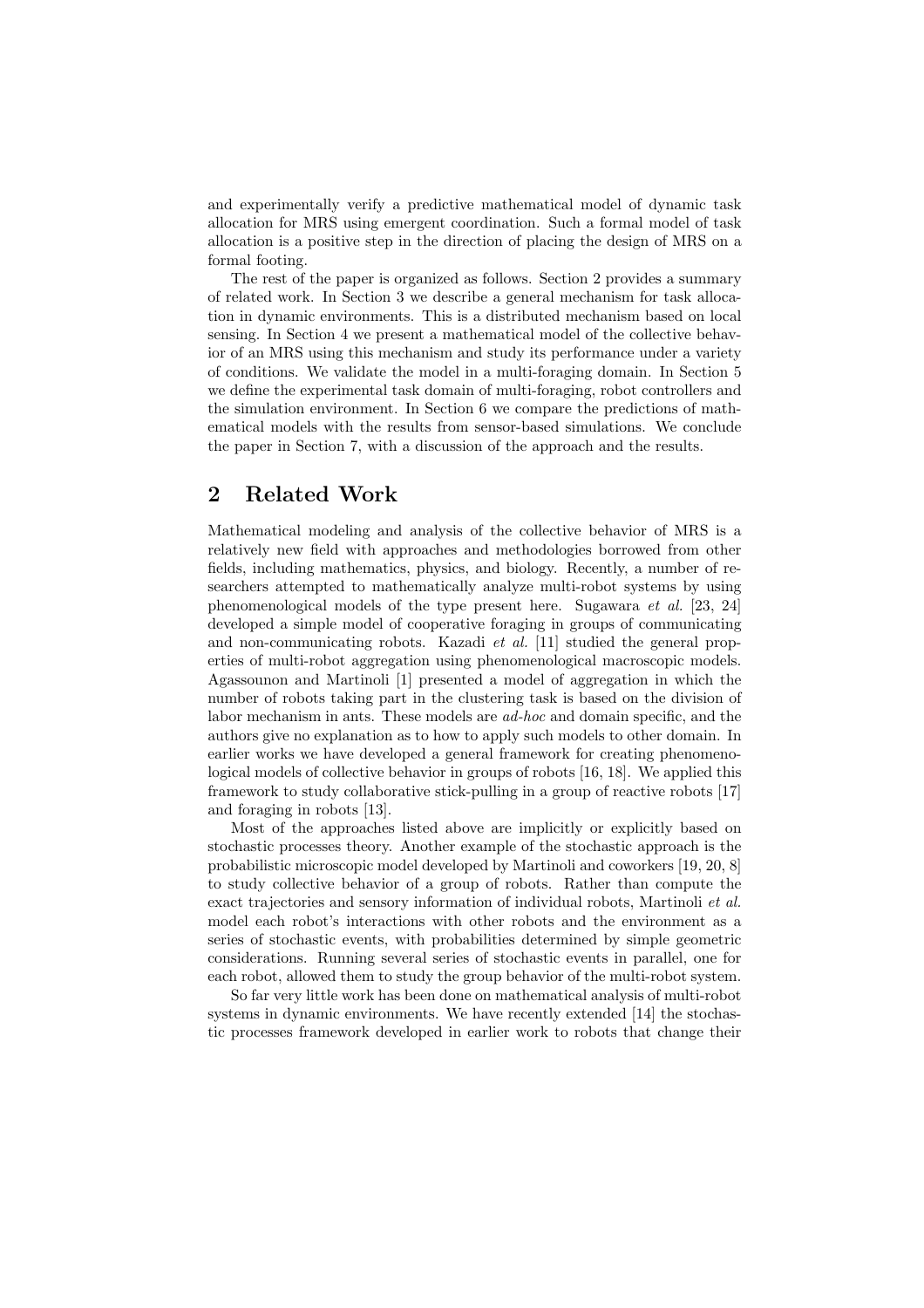behavior based on history of local observations of the (possibly changing) environment [15]. In the current paper we develop these ideas further, and present the exact stochastic model of the system, in addition to the phenomenological model.

Closest to ours is the work of Huberman and Hogg [7], who mathematically studied collective behavior of a system of adaptive agents using game dynamics as a mechanism for adaptation. In game dynamical systems, winning strategies are rewarded, and agents use the best performing strategies to decide their next move. Although their adaptation mechanism is different from our dynamic task allocation mechanism, their analytic approach is similar to ours, in that it is based on the theory of stochastic processes. Others have mathematically studied collective behavior of systems composed of large numbers of concurrent learners [25, 22]. These are microscopic models, which only allow one to study collective behavior of relatively small systems of a few robots. We are interested in macroscopic approaches that enable us to directly study collective behavior in large systems. Our work differs from earlier ones in another important way: we systematically compare theoretical predictions of mathematical models with results of experiments carried out in a sensor-based simulator.

## 3 Dynamic Task Allocation Mechanism

The dynamic task allocation scenario we study considers a world populated with tasks of T different types and robots that are equally capable of performing each task but can only be assigned to one type at any given time. For example, the tasks could be targets of different priority that have to be tracked, different types of explosives that need to be located, etc. Additionally, a robot cannot be idle — each robot is always performing a task at any given time. We introduce the notion of a robot state as a shorthand for the type of task the robot is assigned to service. A robot may switch its state according to its control policy when it determines it is appropriate to do so. However, needlessly switching tasks is to be avoided, since in physical robot systems, this can involve complex physical movement that requires time to perform.

The purpose of task allocation is to assign robots to tasks in a way that will enhance the performance of the system, which typically means reducing the overall execution time. Thus, if all tasks take an equal amount of time to complete, in the best allocation, the fraction of robots in state  $i$  will be equal to the fraction of tasks of type  $i$ . In general, however, the desired allocation could take other forms — for example, it could be related to the relative reward or cost of completing each task type — without change to our approach. In the dynamic task allocation scenario, the number of tasks and the number of available robots are allowed to change over time, for example, by adding new tasks, deploying new robots, or removing malfunctioning robots.

The challenge faced by the designer is to devise a mechanism that will lead to a desired task allocation in a distributed MRS even as the environment changes. The challenge is made even more difficult by the fact that robots have limited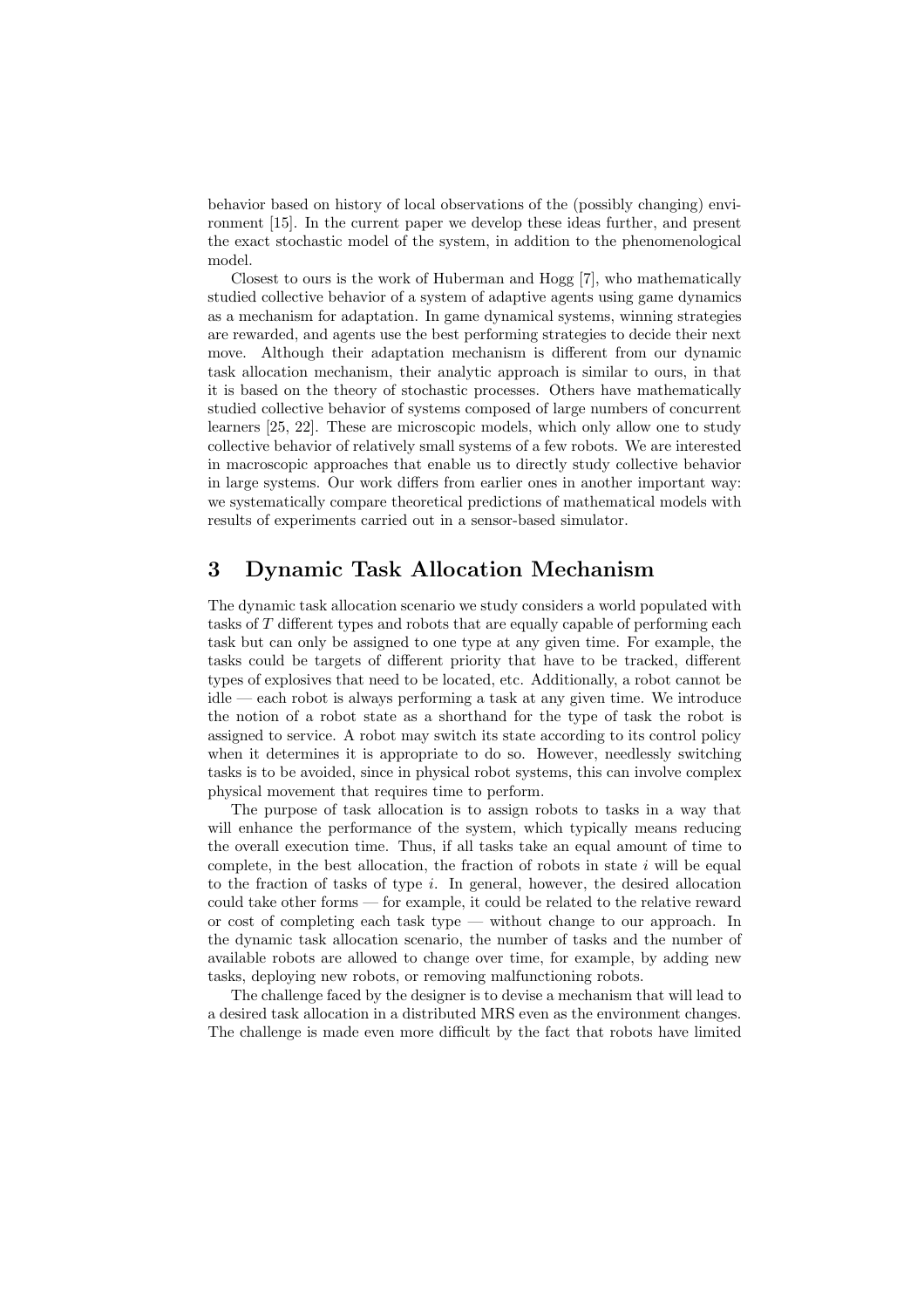sensing capabilities, do not directly communicate with other robots, and therefore, cannot acquire global information about the state of the world, the initial or current number of tasks (total or by type), or the initial or current number of robots (total or by assigned type). Instead, robots can sample the world  $(assumed to be finite)$  — for example, by moving around and making local observations of the environment. We assume that robots are able to observe tasks and discriminate their types. They may also be able to observe and discriminate the task states of other robots.

One way to give the robot an ability to respond to environmental changes (including actions of other robots) is to give a robot an internal state where it can store its knowledge of the environment as captured by its observations [9, 14]. The observations are stored in a rolling history window of finite length, with new observations replacing the oldest ones. The robot consults these observations periodically and updates its task state according to some transition function specified by the designer. In an earlier work we showed [9, 15] that this simple dynamic task allocation mechanism leads to the desired task allocation in a multi-foraging scenario.

In the following sections we present a mathematical model of dynamic task allocation and study the role that transition function and the number of observations (history length) play in the performance of a multi-foraging MRS. In Section 4.1, we present a model of a simple scenario in which robots base their decisions to change state solely on observations of tasks in the environment. We study the simplest form of the transition function, in which the probability to change state to some type is proportional to the fraction of existing tasks of that type. In Section 6.1 we compare theoretical predictions with no adjustable parameters to experimental data and find excellent agreement. In Section 4.2 we examine the more complex scenario where the robots base their decisions to change task state on the observations of both existing task types and task states of other robots. In Section 6.2 we study the consequences of the choice of the transition function and history length on the system behavior and find good agreement with the experimental data.

## 4 Analysis of Dynamic Task Allocation

As proposed in the previous section, a robot may be able to adapt to a changing environment in the absence of complete global knowledge if it is able to make and remember local observations of the environment. In the treatment below we assume that there are two types of tasks — arbitrarily referred to as Red and Green. This simplification is for pedagogical reason only; the model can be extended to a greater number of task types.

During a sufficiently short time interval, each robot can be considered to belong to the Green or Red task state. This is a very high level, coarse-grained description. In reality, each state is composed of several robot actions and behaviors, for example, searching for new tasks, detecting and executing them, avoiding obstacles, etc. However, since we want the model to capture how the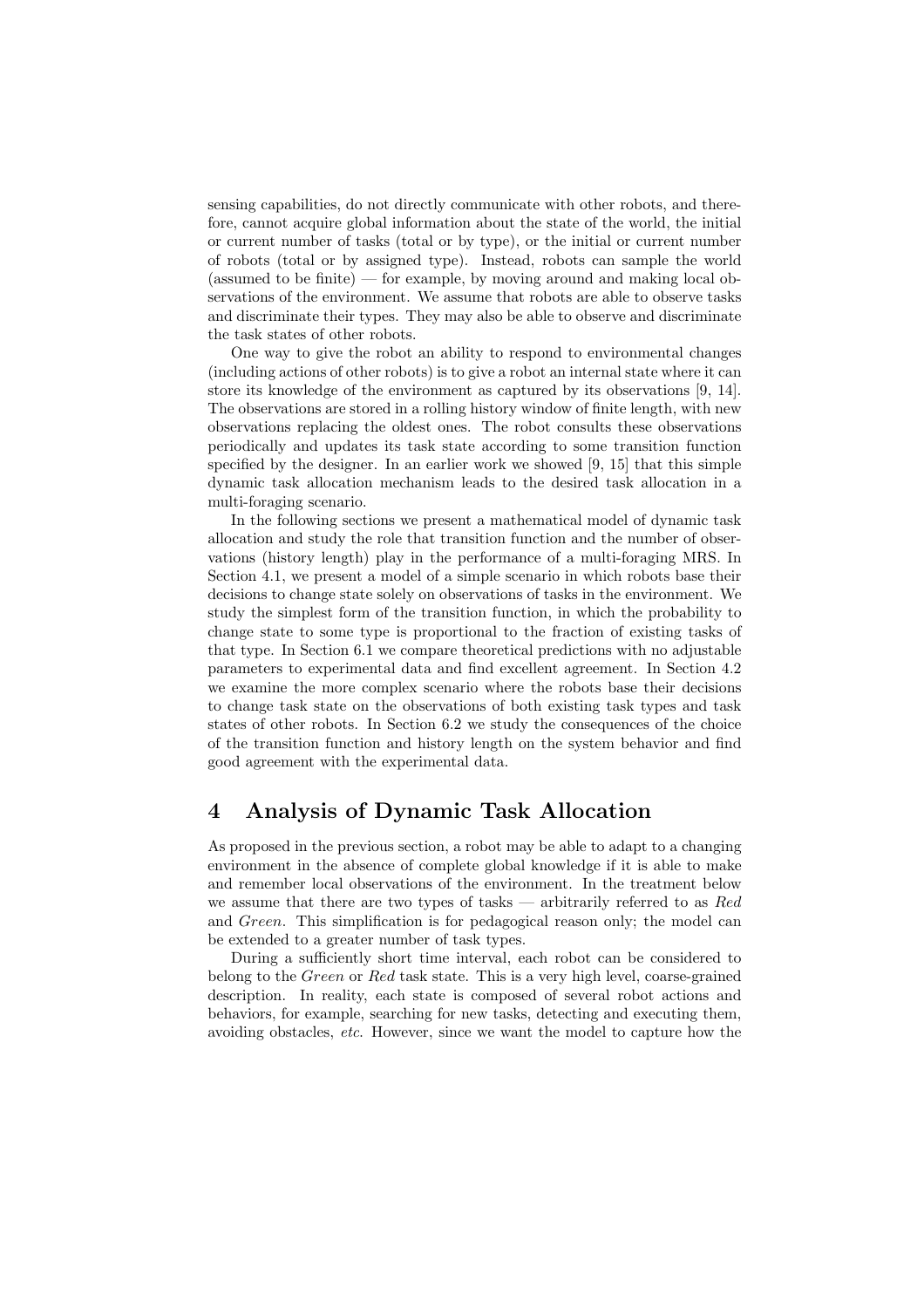fraction of robots in each task state evolves in time, it is a sufficient level of abstraction to consider only these two states. If we find that additional levels of detail are required to explain system behavior, we can elaborate the model by breaking each of the high level states into its underlying components.

### 4.1 Observations of Tasks Only

In this section we study dynamic task allocation mechanism in which robots make decisions to switch task states based solely on observations of available tasks. Let  $m_r$  and  $m_q$  be the numbers of the observed Red and Green tasks, respectively, in a robot's memory or history window. The robot chooses to change its state, or the type of task it is assigned to execute, with probabilities given by transition functions  $f_{g\to r}(m_r, m_g)$  (probability of switching to Red from Green) and  $f_{r\rightarrow q}(m_r, m_q)$  (probability of switching to Green from Red). We would like to define transition rules so that the fraction of time the robot spends in the Red (Green) state be equal to the fraction of Red (Green) tasks. This will assure that on average the number of Red and Green robots reflect the desired task distribution. Clearly, if the robots have global knowledge about the numbers of Red and Green tasks  $M_r$  and  $M_q$ , then each robot could choose each state with probability equal to the fraction of the tasks of corresponding type. Such global knowledge is not available; hence, we want to investigate how incomplete knowledge of the environment (through local observations), as well as the dynamically changing environment (e.g., changing ratio of Red and Green tasks), affects task allocation.

### 4.1.1 Modelling Robot Observations

As explained above, the transition rate between task execution states depends on robot's observations stored in its history. In our model we assume that a robot makes an observation of a task with a time period  $\tau$ . For simplicity, by an observation we mean here detecting a task, such as a target to be monitored, mine to be cleared or an object to be gathered. Therefore, observation history of length h comprises of the number of Red and Green tasks a robot has observed during a time interval  $h\tau$ . We assume that  $\tau$  has unit length and drop it. The process of observing a task is given by a Poisson distribution with rate  $\lambda = \alpha M^{0}$ , where  $\alpha$  is a constant characterizing the physical parameters of the robot such as its speed, view angles, etc., and  $M<sup>0</sup>$  is the number of tasks in the environment. This simplification is based on the idea that robot's interactions with other robots and the environment are independent of the robot's actual trajectory and are governed by probabilities determined by simple geometric considerations. This simplification has been shown to produce remarkably good agreements with experiments [20, 8].

Let  $M_r(t)$  and  $M_q(t)$  be the number of Red and Green tasks respectively (can be time dependent), and let  $M(t) = M_r(t) + M_q(t)$  be the total number of tasks. The probability that in the time interval  $[t-h, t]$  the robot has observed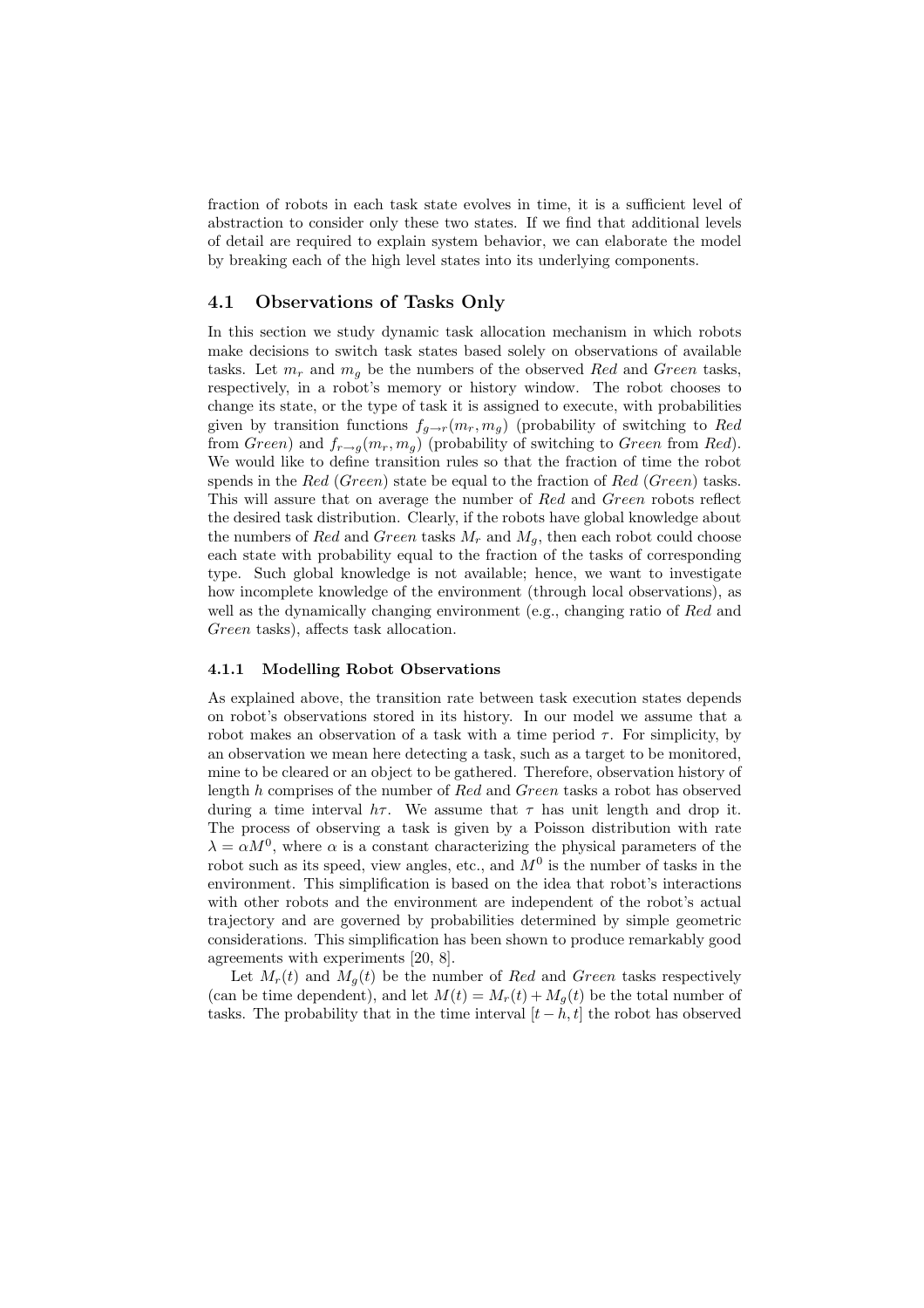exactly  $m_r$  and  $m_q$  tasks is the product of two Poisson distributions:

$$
P(m_r, m_g) = \frac{\lambda_r^{m_r} \lambda_g^{m^g}}{m_r! m_g!} e^{-\lambda_r - \lambda_g}
$$
\n(1)

where  $\lambda_i$ ,  $i = r, g$ , are the means of the respective distributions. If the task distribution does not change in time,  $\lambda_i = \alpha M_i h$ . For time dependent task distributions,  $\lambda_i = \alpha \int_{t_i}^{t_i}$  $t_{t-h}$  dt' $M_i(t')$ .

### 4.1.2 Individual Dynamics: The Stochastic Master Equation

Let us consider a single robot that has to decide between executing Red and Green tasks in a closed arena and makes a transition to Red and Green states according to its observations. Let  $p_r(t)$  be the probability that a robot is in the Red state at time t. The equation governing its evolution is

$$
\frac{dp_r}{dt} = \varepsilon (1 - p_r) f_{g \to r} - \varepsilon p_r f_{r \to g} \tag{2}
$$

where  $\varepsilon$  is the rate at which the robot makes decisions to switch its state, and  $f_{q\rightarrow r}$  and  $f_{r\rightarrow q}$  are the corresponding transitions probabilities between the states. As explained above, these probabilities depend on the robot's history the number of tasks of either type it has observed during the time interval  $h$  preceding the transition. If the robots have global knowledge about the numbers of Red and Green tasks  $M_r$  and  $M_g$ , one could choose the transition probabilities as the fraction of tasks of corresponding type,  $f_{g\to r} \propto M_r/(M_r + M_g)$ and  $f_{r\to q} \propto M_q/(M_r + M_q)$ . In the case when the global information is not available, it is natural to use similar transition probabilities using robots' local estimates:

$$
f_{g \to r}(m_r, m_g) = \frac{m_r}{m_r + m_g} \equiv \gamma_r(m_r, m_g)
$$
\n(3)

$$
f_{r \to g}(m_r, m_g) = \frac{m_g}{m_r + m_g} \equiv \gamma_g(m_r, m_g)
$$
\n(4)

Note that  $\gamma_r(m_r, m_q) + \gamma_q(m_r, m_q) = 1$  whenever  $m_r + m_q > 0$ , e.g., whenever there is at least one observation in the history window. In the case when there are no observations in history,  $m_r = m_g = 0$ , robots will choose either state with probability 1/2 as it follows from taking the appropriate limits in Equations 3 and 4. Hence, we supplement Equation 3 with  $f_{q\to r}(0,0) = f_{r\to q}(0,0) = 0$  (and similarly for Equation 4) to assure that robots do not change their state when the history window does not contain any observations.

Equation 2, together with the transition rates shown in Equations 3–4, determines the evolution of the probability density of a robot's state. It is a stochastic equation since the coefficients (transition rates) depend on random variables  $m_r$ and  $m_q$ . Moreover, since the robot's history changes gradually, the values of the coefficients at different times are correlated, hence making the exact treatment very difficult. We propose, instead, to study the problem within the annealed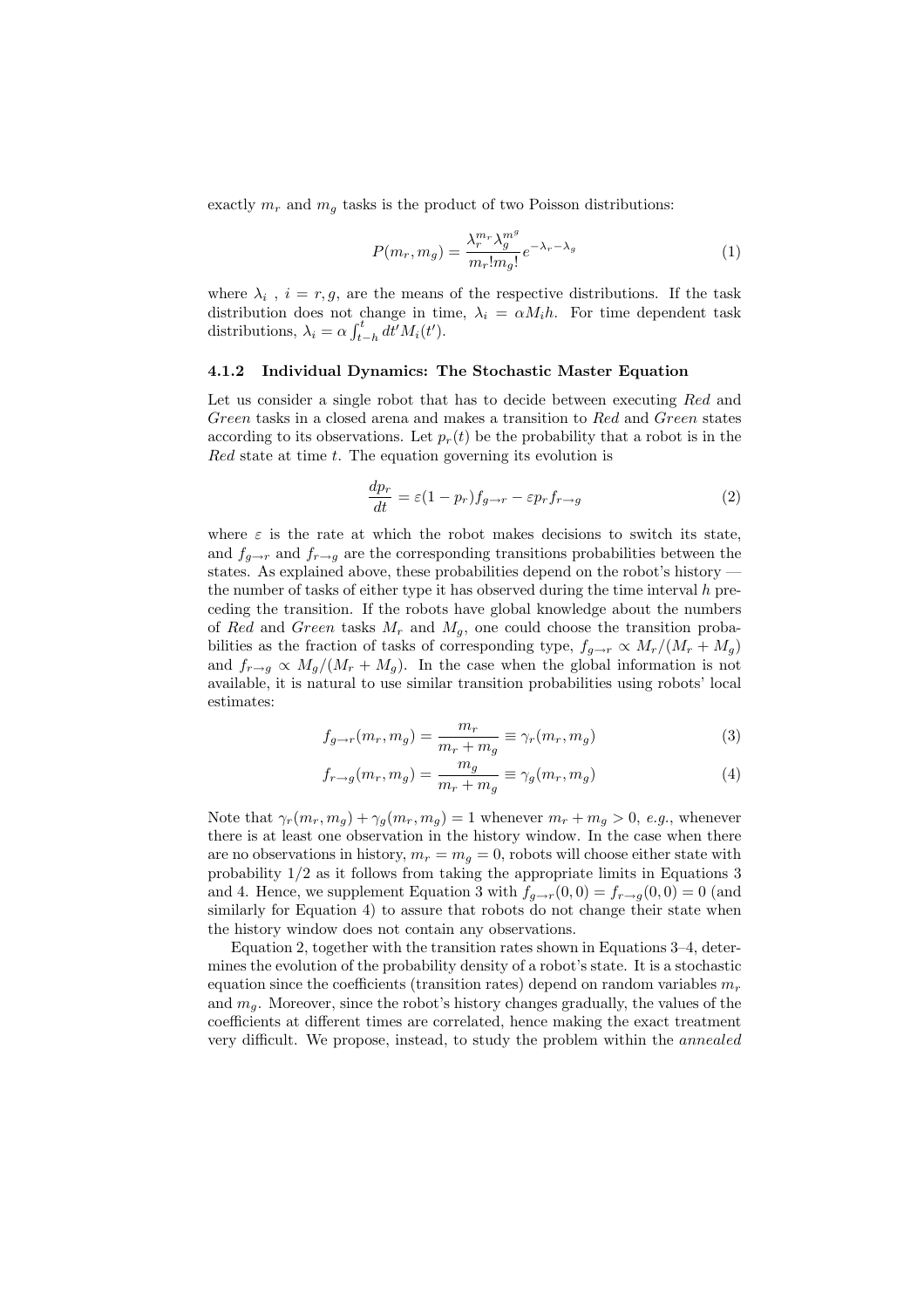approximation: we neglect time–correlation between robot's histories at different times, assuming instead that at any time the real history  ${m_r, m_q}$  can be replaced by a random one drawn from the Poisson distribution Equation 1. Next, we average Equation 2 over all histories to obtain

$$
\frac{dp_r}{dt} = \varepsilon \overline{\gamma}_r (1 - n_r) - \varepsilon \overline{\gamma}_g n_r \tag{5}
$$

Here  $\overline{\gamma}_r$  and  $\overline{\gamma}_q$  are given by

$$
\overline{\gamma}_r = \sum_{r,g} P(r,g) \frac{r}{r+g}, \overline{\gamma}_g = \sum_{r,g} P(r,g) \frac{g}{r+g}
$$
(6)

where  $P(m_r, m_g)$  is the Poisson distribution Equation 1 and the summation excludes the term  $r = g = 0$ . Note that if the distribution of tasks changes in time, then  $\overline{\gamma}_{r,g}$  are time-dependent,  $\overline{\gamma} = \overline{\gamma}_{r,g}(t)$ .

To proceed further, we need to evaluate the summations in Equation 6. Let us define an auxiliary function

$$
F(x) = \sum_{m_r=0}^{\infty} \sum_{m_g=0}^{\infty} x^{m_r + m_g} \frac{\lambda_r^{m_r} \lambda_g^{m_g}}{m_r! m_g!} e^{-\lambda_r} e^{-\lambda_g} \frac{m_r}{m_r + m_g}
$$
(7)

It is easy to check that  $\overline{\gamma}_{r,q}$  are given by

$$
\overline{\gamma}_r = F(1) - \frac{1}{2}P(0,0) = F(1) - \frac{1}{2}e^{\alpha h M_0}
$$
  

$$
\overline{\gamma}_g = 1 - F(1) - \frac{1}{2}e^{\alpha h M_0}
$$
 (8)

Differentiating Equation 7 with respect to  $x$  yields

$$
\frac{dF}{dx} = \sum_{m_r=1}^{\infty} \sum_{m_g=0}^{\infty} x^{m_r + m_g - 1} \frac{\lambda_r^{m_r} \lambda_g^{m_g}}{m_r! m_g!} e^{-\lambda_r} e^{-\lambda_g} m_r \tag{9}
$$

Note that the summation over  $m_r$  starts from  $m_r = 1$ . Clearly, the sums over  $m_r$ and  $m_g$  are de–coupled thanks to the cancellation of the denominator  $(m_r+m_g)$ :

$$
\frac{dF}{dx} = \left(e^{-\lambda_r} \sum_{m_r=1}^{\infty} x^{m_r - 1} \frac{\lambda_r^{m_r}}{m_r!} m_r\right) \left(e^{-\lambda_g} \sum_{m_g=0}^{\infty} \frac{(x\lambda_g)^{m_g}}{m_g!}\right)
$$
(10)

The resulting sums are evaluated easily (as the Taylor expansion of corresponding exponential functions), and the results is

$$
\frac{dF}{dx} = \lambda_r e^{-\lambda_0 (1 - x)}\tag{11}
$$

where  $\lambda_0 = \lambda_r + \lambda_g$ . After elementary integration of Equation 11 (subject to the condition  $F(0) = 1/2$ , we obtain using Equation 9 and the expressions for  $\lambda_r, \lambda_0$ :

$$
\overline{\gamma}_{r,g}(t) = \frac{1 - e^{\alpha h M_0}}{h} \int_{t-h}^t dt' \mu_{r,g}(t')
$$
\n(12)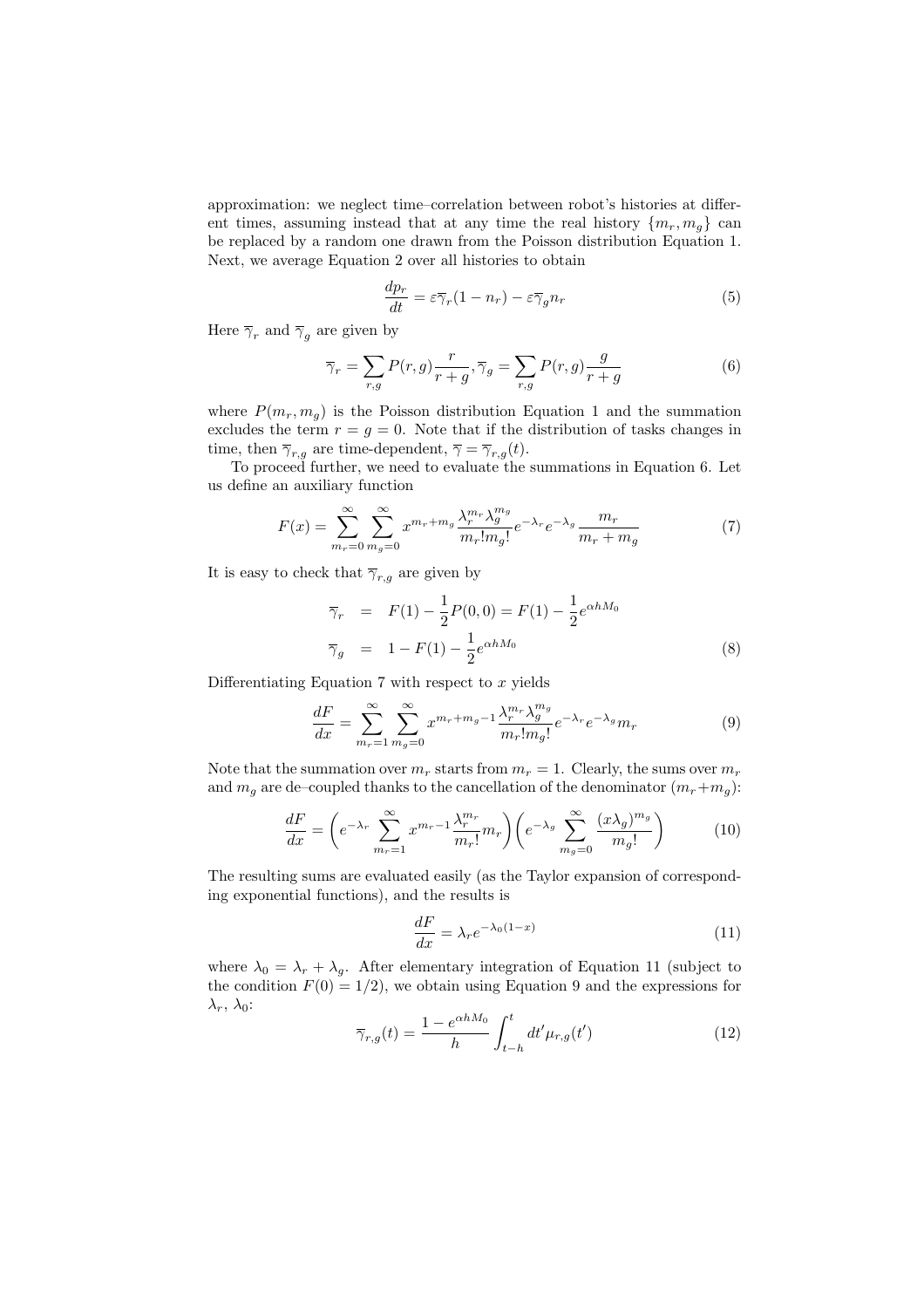Here  $\mu_{r,g}(t) = M_{r,g}(t)/M_0$  are the fraction of Red and Green tasks respectively.

Let us first consider the case when the task distribution does not change with time, *i.e.*,  $\mu_r(t) = \mu_0$ . Then we have

$$
\overline{\gamma}_{r,g}(t) = (1 - e^{-\alpha h M_0}) \mu_{r,g}^0 \tag{13}
$$

The solution of Equation 5 subject to the initial condition  $p_r(t = 0) = p_0$  is readily obtained:

$$
p_r(t) = \mu_r^0 + \left(p_0 - \frac{\overline{\gamma}_r}{\overline{\gamma}_r + \overline{\gamma}_g}\right) e^{-\varepsilon(\overline{\gamma}_r + \overline{\gamma}_g)t}
$$
(14)

One can see that the probability distribution approaches the desired steady state value  $p_r^s = \mu_r^0$  exponentially. Also, the coefficient of the exponent depends on the density of tasks and the length of the history window. Indeed, it is easy to check that  $\overline{\gamma}_r + \overline{\gamma}_g = 1 - e^{-\alpha h M_0}$ . Hence, for large enough  $M_0$  and h,  $\alpha h M_0 \gg 1$ , the convergence rate is determined solely by  $\varepsilon$ . For a small task density or short history length, on the other hand, the convergence rate is proportional to the number of tasks,  $\varepsilon(1-e^{-\alpha hM_0}) \sim \varepsilon \alpha hM_0$ . Note that this is a direct consequence of the rule that robots do not change their state whenever there are no observation in the history window.

Now let us consider the case where the task distribution changes suddenly at time  $t_0$ ,  $\mu_r(t) = \mu_r^0 + \Delta \mu \theta(t - t_0)$ , where  $\theta(t - t_0)$  is the step function. For simplicity, let us assume that  $\alpha h M_0 \gg 1$  so that the exponential term in Equation 12 can be neglected,

$$
\overline{\gamma}_{r,g}(t) = \frac{1}{h} \int_{t-h}^{t} dt' \mu_{r,g}(t'), \overline{\gamma}_r(t) + \overline{\gamma}_g = 1
$$
\n(15)

Replacing Equation 15 into Equation 5, and solving the resulting differential equation yields

$$
p_r(t) = \mu_r^0 + \frac{\Delta \mu}{h} t - \frac{\Delta \mu}{\varepsilon h} (1 - e^{-\varepsilon t}), \qquad t \le h
$$
  

$$
p_r(t) = \mu_r^0 + \Delta \mu - \frac{\Delta \mu}{\varepsilon h} (e^{-\varepsilon (t-h)} - e^{-\varepsilon t}), \quad t > h.
$$
 (16)

Equation 16 describes how the robot distribution converges to the new steady state value after the change in task distribution. Clearly, the convergence properties of the solutions depend on h and  $\varepsilon$ . It is easy to see that in the limiting case  $\varepsilon h \gg 1$  the new steady state is attained after time h,  $|p_r(h)-(\mu_0 + \Delta \mu)| \sim$  $\Delta\mu/(\varepsilon h) \ll 1$ , so the convergence time is  $t_{conv} \sim h$ . In the other limiting case  $\varepsilon h \ll 1$ , on the other hand, the situation is different. A simple analysis of Equation 16 for  $t > h$  yields  $|p_r(t) - (\mu_0 + \Delta \mu)| \sim \Delta \mu e^{-\varepsilon t}$  so the convergence is exponential with characteristic time  $t_{conv} \sim 1/\varepsilon$ .

#### 4.1.3 Collective Behavior

In order to make predictions about the behavior of an MRS using a dynamic task allocation mechanism, we need to develop a mathematical model of the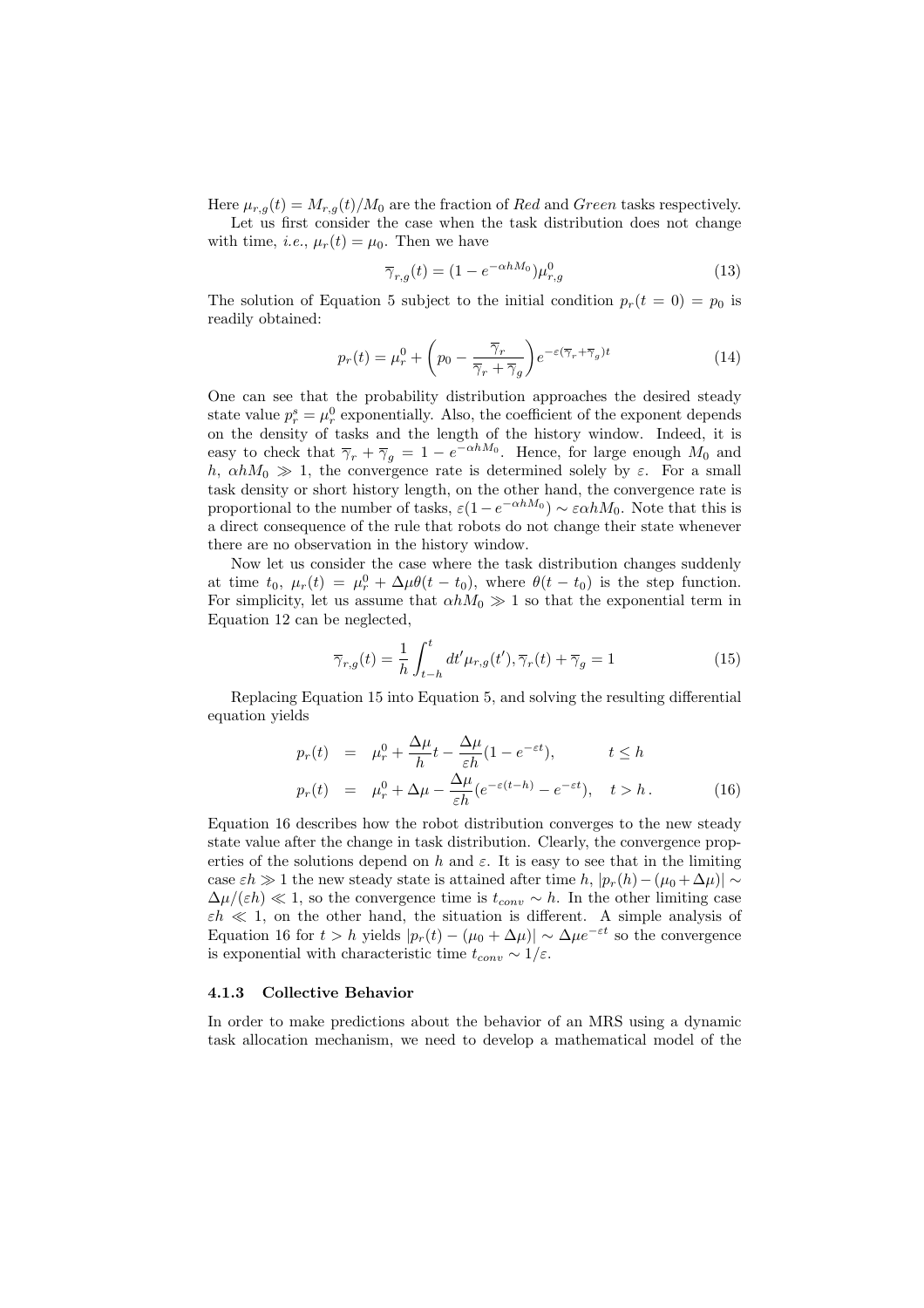collective behavior of the system. In the previous section we derived a model of how an individual robot's behavior changes in time. In this section we extend it to model the behavior of a MRS. In particular, we study the collective behavior of a homogenous system consisting of N robots with identical controllers. Mathematically, the MRS is described by a probability density function that includes the states of all N robots. However, in most cases we are interested in studying the evolution of global, or average, quantities, such as the average number of robots in the Red state, rather than the exact probability density function. This applies when comparing theoretical predictions with results of experiments, which are usually quoted as an average over many experiments. Since the robots in either state are independent of each other,  $p_r(t)$ , is now the fraction of robots in the Red state, and consequently  $N p_r(t)$  is the average number of robots in that state. The results of the previous section, namely solutions for  $p_r(t)$  for constant task distribution (Equation 14) and for changing task distribution (Equation 16), can be used to study the average collective behavior. Section 6.1 presents results of analysis of the mathematical model.

#### 4.1.4 Stochastic Effects

In some cases it is useful to know the probability distribution of robot task states over the entire MRS. This probability function describes the exact collective behavior from which one could derive the average behavior as well as the fluctuations around the average. Knowing the strength of fluctuations is necessary for assessing how the probabilistic nature of robot's observations and actions affects the global properties of the system. Below we consider the problem of finding the probability distribution of the collective state of the system.

Let  $P_n(t)$  be the probability that there are exactly n robots in the Red state at time t. For a sufficiently short time interval  $\Delta t$  we can write [15]

$$
P_n(t + \Delta t) = \sum_{n'} W_{n'n}(t; \Delta t) P_{n'}(t) - \sum_{n'} W_{nn'}(t; \Delta t) P_n(t)
$$
(17)

where  $W_{ij}(t; \Delta t)$  is the transition probability between the states i and j during the time interval  $(t, t + \Delta t)$ . In our MRS, this transitions correspond to robots changing their state from Red to Green or vice versa. Since the probability that more than one robot will have a transition during a time interval  $\Delta t$  is  $O(\Delta t)$ , then, in the limit  $\Delta t \rightarrow 0$  only transitions between neighboring states are allowed in Equation 17,  $n \to n \pm 1$ . Hence, we obtain

$$
\frac{dP_n}{dt} = r_{n+1}P_{n+1}(t) + g_{n-1}P_{n-1}(t) - (r_n + g_n)P_n(t).
$$
 (18)

Here  $r_k$  is the probability density of having one of the k Red robots change its state to Green, and  $g_k$  is the probability density of having one of the  $N - k$ Green robots change its state to Red. Let us assume again that  $\alpha h M_0 \gg 1$  so that  $\overline{\gamma}_g = 1 - \overline{\gamma}_r$ . Then one has

$$
r_k = k(1 - \overline{\gamma}_r), \ g_k = (N - k)\overline{\gamma}_r \tag{19}
$$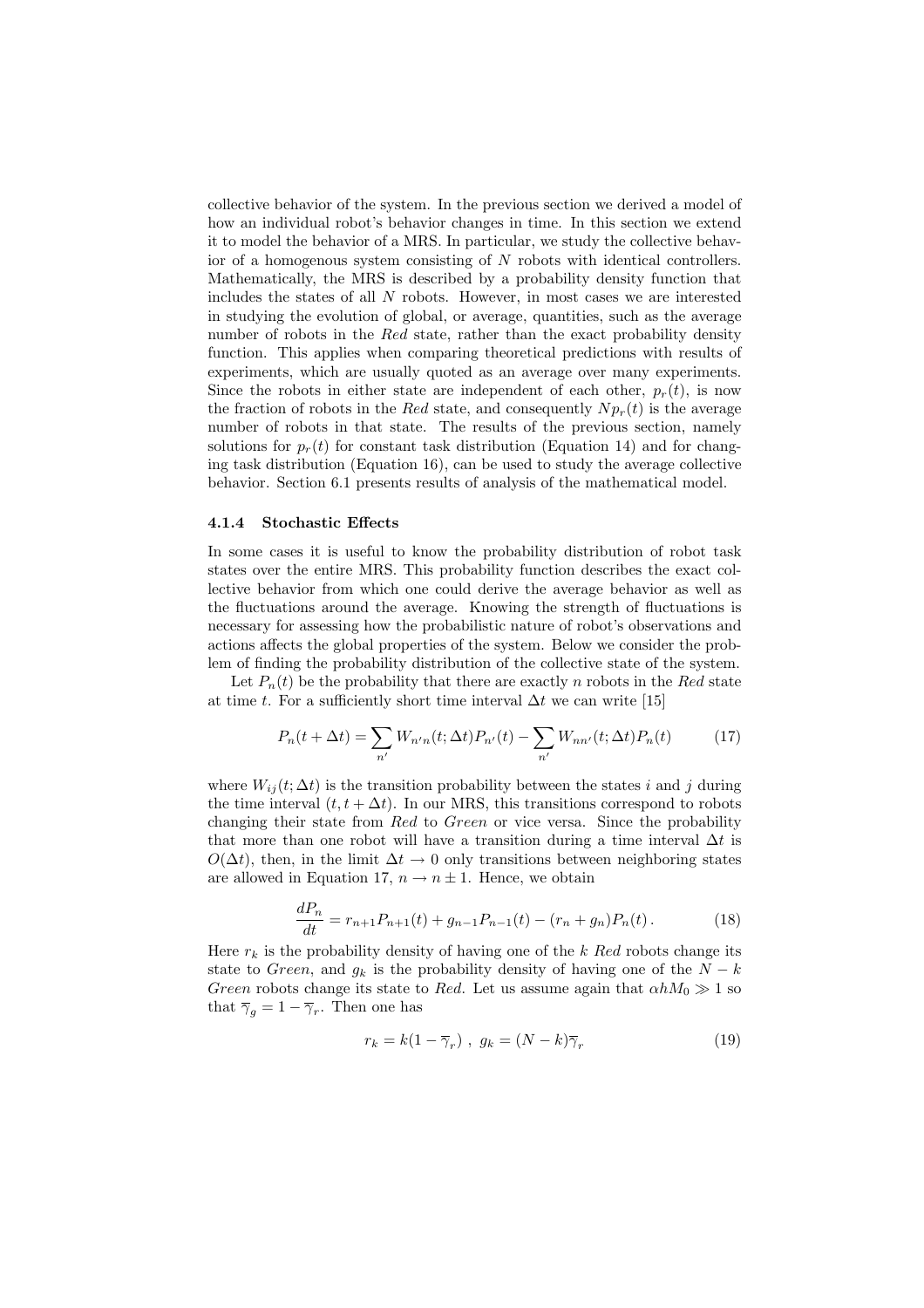with  $r_0 = g_{-1} = 0$ ,  $r_{N+1} = g_N = 0$ .  $\overline{\gamma}_r$  is history-averaged transition rate to Red states.

The steady state solution of Equation 18 is given by [10]

$$
P_n^s = \frac{g_{n-1}g_{n-2}...g_1g_0}{r_n r_{n-1}...r_2 r_1} P_0^s
$$
 (20)

where  $P_0^s$  is determined by the normalization:

$$
P_0^s = \left[1 + \sum_{n=1}^{N} \frac{g_{n-1}g_{n-2}...g_1g_0}{r_n r_{n-1}...r_2 r_1}\right]^{-1}
$$
(21)

Using the expression for  $\overline{\gamma}$ , after some algebra we obtain

$$
P_n^s = \frac{N!}{(N-n)!n!} \overline{\gamma}_r^n (1 - \overline{\gamma}_r)^{N-n}
$$
\n(22)

e.g., the steady state is a binomial distribution with parameter  $\overline{\gamma}$ . Note again that this is a direct consequence of the independence of the robots' dynamics. Indeed, since the robots act independently, in the steady state each robot has the same probability of being in either state. Moreover, using this argument it becomes clear that the time-dependent probability distribution  $P_n(t)$  is given by Equation 22 with  $\overline{\gamma}$  replaced by  $p_r(t)$ , Equation 14.

### 4.2 Observations of Tasks and Robots

In this section we study the more complex dynamic task allocation mechanism in which robots make decisions to change their state based on the observations of not only available tasks but also on the observed task states of other robots. Specifically, each robot now records the numbers and types of task as well as the numbers and task types of robots it has encountered. Again, we let  $m_r$ and  $m_q$  be the number of tasks of Red and Green type, and  $n_r$  and  $n_q$  be the number of robots in Red and Green task state in a robot's history window. The probabilities for changing a robot's state are again given by transition functions that now depend on the fractions of observed tasks and robots of each type:  $\hat{m}_r = m_r/(m_r + m_q)$ ,  $\hat{m}_q = m_q/(m_r + m_q)$ ,  $\hat{n}_r = n_r/(n_r + n_q)$ , and  $\hat{n}_g = n_g/(n_r + n_g)$ . In our previous work [15] we showed that in order to achieve the desired long term behavior for task allocation  $(i.e.,$  in the steady state the average fraction of Red and Green robots is equal to the fraction of Red and Green tasks respectively), the transition rates must have the following functional form:

$$
f_{g \to r}(\hat{m}_r, \hat{n}_r) = \hat{m}_r g(\hat{m}_r - \hat{n}_r), \qquad (23)
$$

$$
f_{r \to g}(\hat{m}_r, \hat{n}_r) = \hat{m}_g g(\hat{m}_g - \hat{n}_g) \equiv (1 - \hat{m}_r)g(-\hat{m}_r + \hat{n}_r). \tag{24}
$$

Here  $g(z)$  is a continuous, monotonically increasing function of its argument defined on an interval  $[-1, 1]$ . In this paper we consider the following forms for  $g(z)$ :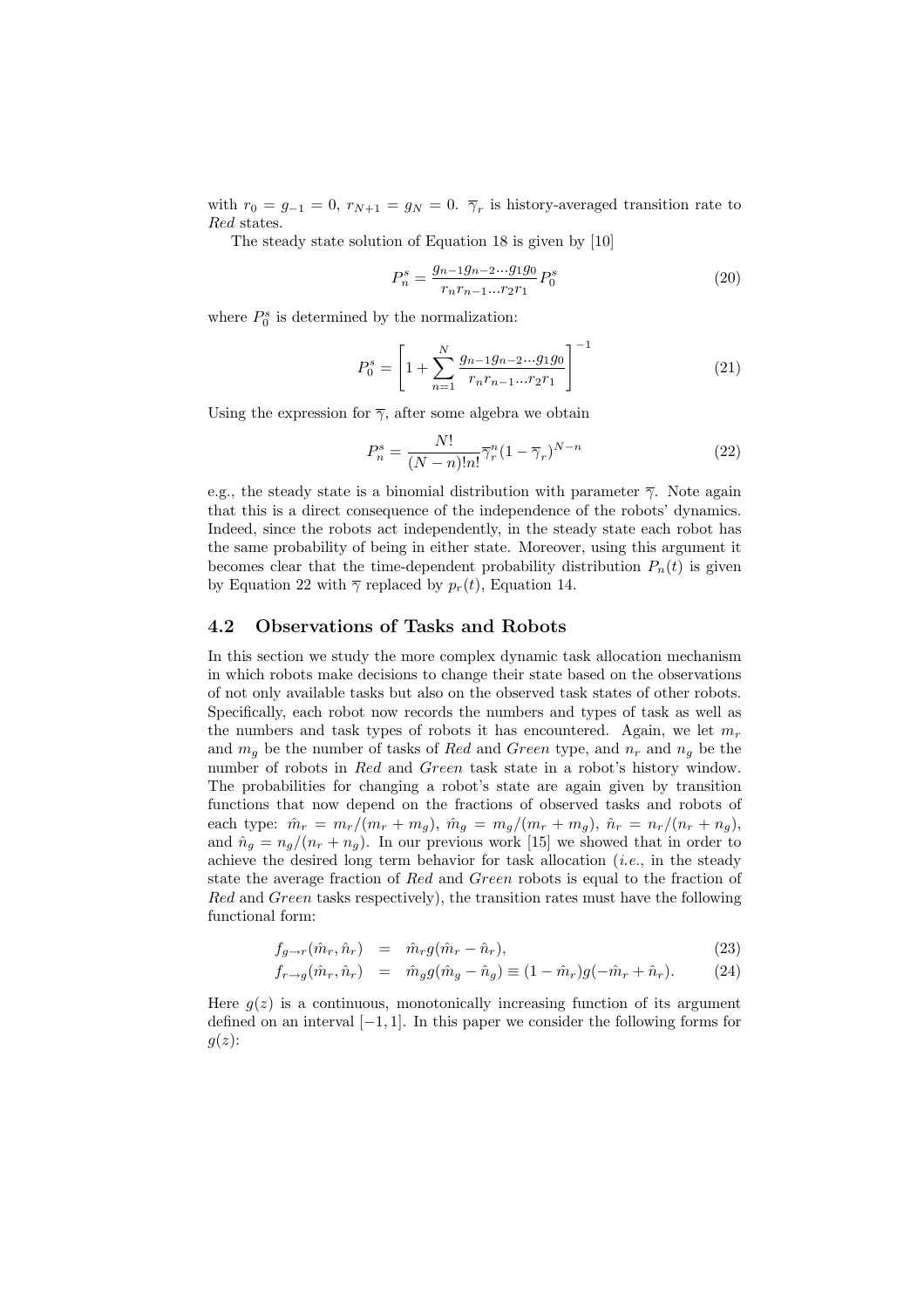- Power:  $q(z) = 100^z/100$
- Stepwise linear:  $q(z) = z\Theta(z)$ .<sup>1</sup>

To analyze this task allocation model, let us again consider a single robot that searches for tasks to perform and makes a transition to Red and Green states according to transition functions defined above. Let  $p_r(t)$  be the probability that the robot is in the Red state at time  $t$ , with Equation 2 governing its time evolution. Note that  $p_r(t)$  is also the average fraction of Red robots,  $p_r(t) = N_r(t)/N$ .

As in the previous case, the next step of the analysis is averaging over the the robot's histories, *i.e.*,  $\hat{m}_r$  and  $\hat{n}_r$ . Note that a robot's observations of available tasks can still be modeled by a Poisson distribution similar to Equation 1. However, since the number of robots of each task state changes stochastically in time, the statistics of  $n_r$  and  $n_q$  should be modeled as a doubly stochastic Poisson process (also called Cox process) with stochastic rates. This would complicate the calculation of the average over  $\hat{n}_r = n_r/(n_r + n_q)$  and require mathematical details that go well beyond the scope of this paper. Fortunately, as we demonstrated in the previous section, if a robot's observation window contains many readings, then the estimated fraction of task types is exponentially close to the average of the Poisson distribution. This suggests that for sufficiently high densities of tasks and robots we can neglect the stochastic effects of modeling observations for the purpose of our analysis, and replace the robot's observation by their average (expected) values. In other words, we use the following approximation:

$$
\hat{n}_r \approx \frac{1}{h} \int_{t-h}^t p_r(t')dt' \tag{25}
$$

$$
\hat{m}_r \approx \frac{1}{h} \int_{t-h}^t \mu_r(t')dt'.
$$
\n(26)

The Equations 2, 25, and 26 are a system of integro–differential equations that uniquely determine the dynamics of  $p_r(t)$ . In the most general case it is not possible to obtain solutions by analytical means, hence one has to solve the system numerically. However, if the task density does not change in time, we can still perform steady state analysis. Steady state analysis looks for long-term solutions that do not change in time, *i.e.*,  $dp_r/dt = 0$ . Let  $\mu_r^0$  be the density of Red tasks, and  $p_0 = p_r(t \to \infty)$  be the steady state value, so that  $\hat{m}_r = \mu_r^0$ ,  $\hat{n}_r = p_r^0$ . Then, by setting left hand side of Equation 2 to zero, we get

$$
(1 - p_0)\mu_r^0 g(\mu_r^0 - p_0) = p_0 (1 - \mu_r^0) g(-\mu_r^0 + p_0)
$$
\n(27)

Note that  $p_0 = \mu_r^0$  is a solution to Equation 27 so that in the steady state the fraction of Red robots equals the fraction of red tasks as desired. To show that this is the only solution, we note that for a fixed  $\mu_r^0$  the right- and left-hand

<sup>&</sup>lt;sup>1</sup>The step function  $\Theta$  is defined as  $\Theta(z) = 1$  if  $z \geq 0$ ; otherwise, it is 0. The step function guarantees that no transitions to Red state occur when  $m_r < n_r$ .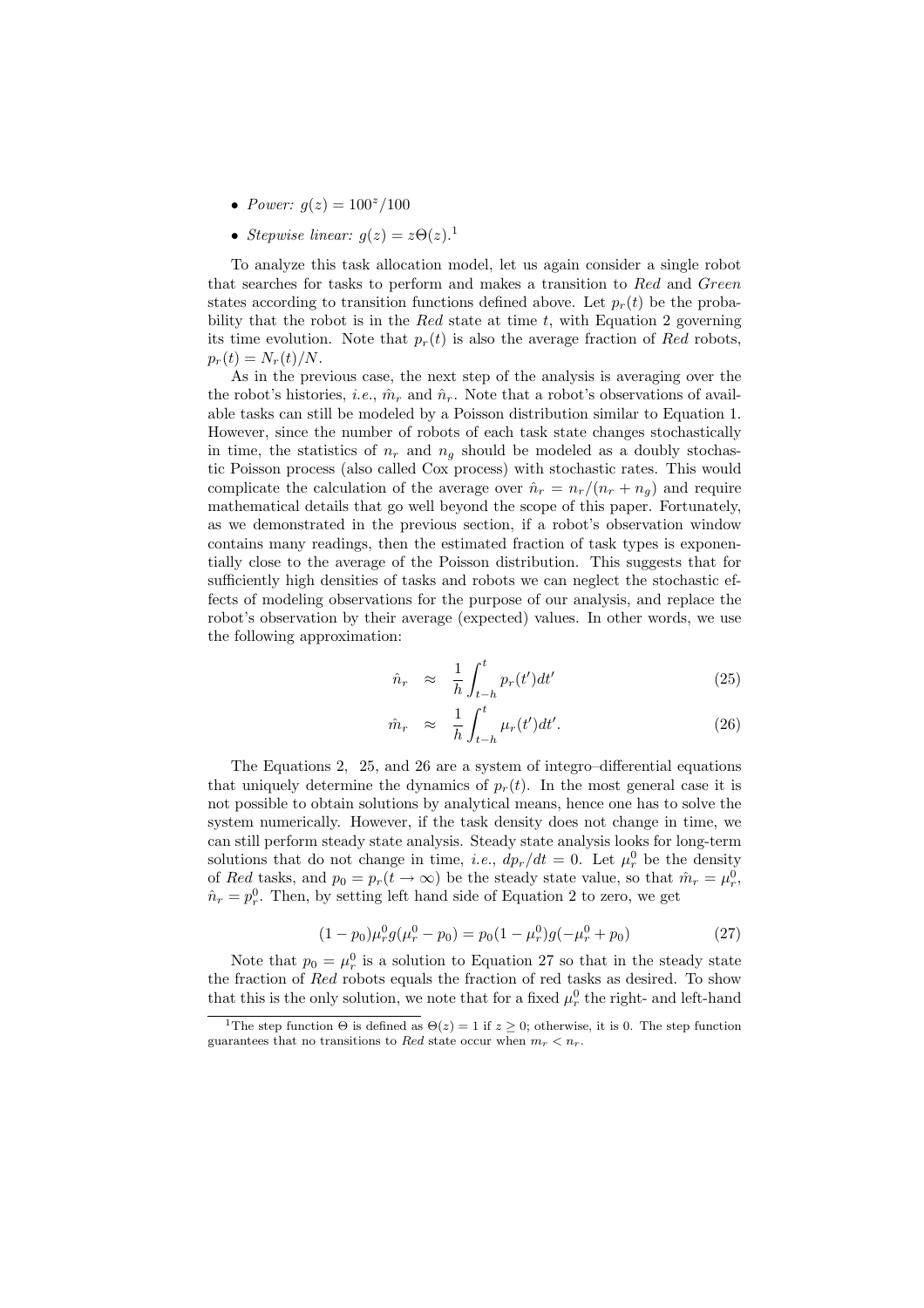sides of the equation are monotonically increasing and decreasing functions of  $p_0$  respectively, due to the monotonicity of  $g(z)$ . Consequently, the two curves can meet only once and that proves the uniqueness of the solution.

#### 4.2.1 Phenomenological Model

Exact stochastic models of task allocation can quickly become analytically intractable, as we saw above. Instead of exact models, it is often more convenient to work with the so-called Rate Equations model. These equations can be derived from the exact stochastic model by appropriately averaging it [15]; however, they are often (see, for example, population dynamics [6]) phenomenological, or ad hoc, in nature — constructed by taking into account the system's salient processes. This approach makes a number of simplifying assumptions: namely, that the system is uniform and dilute (not too dense), that actions of individual entities are independent of one another, that parameters can be represented by their mean values and that system behavior can be described by its average value. Despite these simplifications, resulting models have been shown to correctly describe dynamics of collective behavior of robotic systems [18]. Phenomenological models are useful for answering many important questions about the performance of a MRS, such as, does the steady state exist, how long does it take to reach it, and so on. Below we present a phenomenological model of dynamic task allocation.

Individual robots are making their decisions to change task state probabilistically and independently of one another. A robot will change state from Green to Red with probability  $f_{g\to r}$  and with probability  $1 - f_{g\to r}$  it will remain in the Green state. We can succinctly write  $\Delta N_{g\rightarrow r}$  and  $\Delta N_{r\rightarrow g}$ , the number of robots that switch from Green to Red and vice versa during a sufficiently small time interval  $\Delta t$ , as

$$
\Delta N_{g \to r} = \sum_{i=1}^{N_g} x_i (f_{g \to r} \delta(x_i - 1) + (1 - f_{g \to r}) \delta(x_i))
$$
  

$$
\Delta N_{r \to g} = \sum_{i=1}^{N_r} (1 - x_i) (f_{r \to g} \delta(x_i) + (1 - f_{r \to g}) \delta(x_i - 1)).
$$

Here we introduced a state variable  $x_i$ , such that  $x_i = 1$  when a robot is in the Green state, and  $x_i = 0$  when a robot is in the Red state.  $\delta(x)$  is Kronecker delta, defined as  $\delta(x) = 1$  when  $x = 0$  and  $\delta(x) = 0$  otherwise. Therefore,  $\Delta N_{q\rightarrow r}$  is a random variable from a binomial distribution specified by a mean  $\mu = f_{g \to r} N_g$  and variance  $\sigma^2 = f_{g \to r} (1 - f_{g \to r}) N_g$ . Similarly, the distribution of the random variable  $\Delta N_{r\rightarrow g}$  is specified by mean  $\mu = f_{r\rightarrow g}N_r$  and variance  $\sigma^2 = f_{r \to g} (1 - f_{r \to g}) N_r.$ 

During a time interval  $\Delta t$  the total number of robots in Red and Green task states will change as individual robots make decisions to change states. The following finite difference equation specifies how the number of Red will change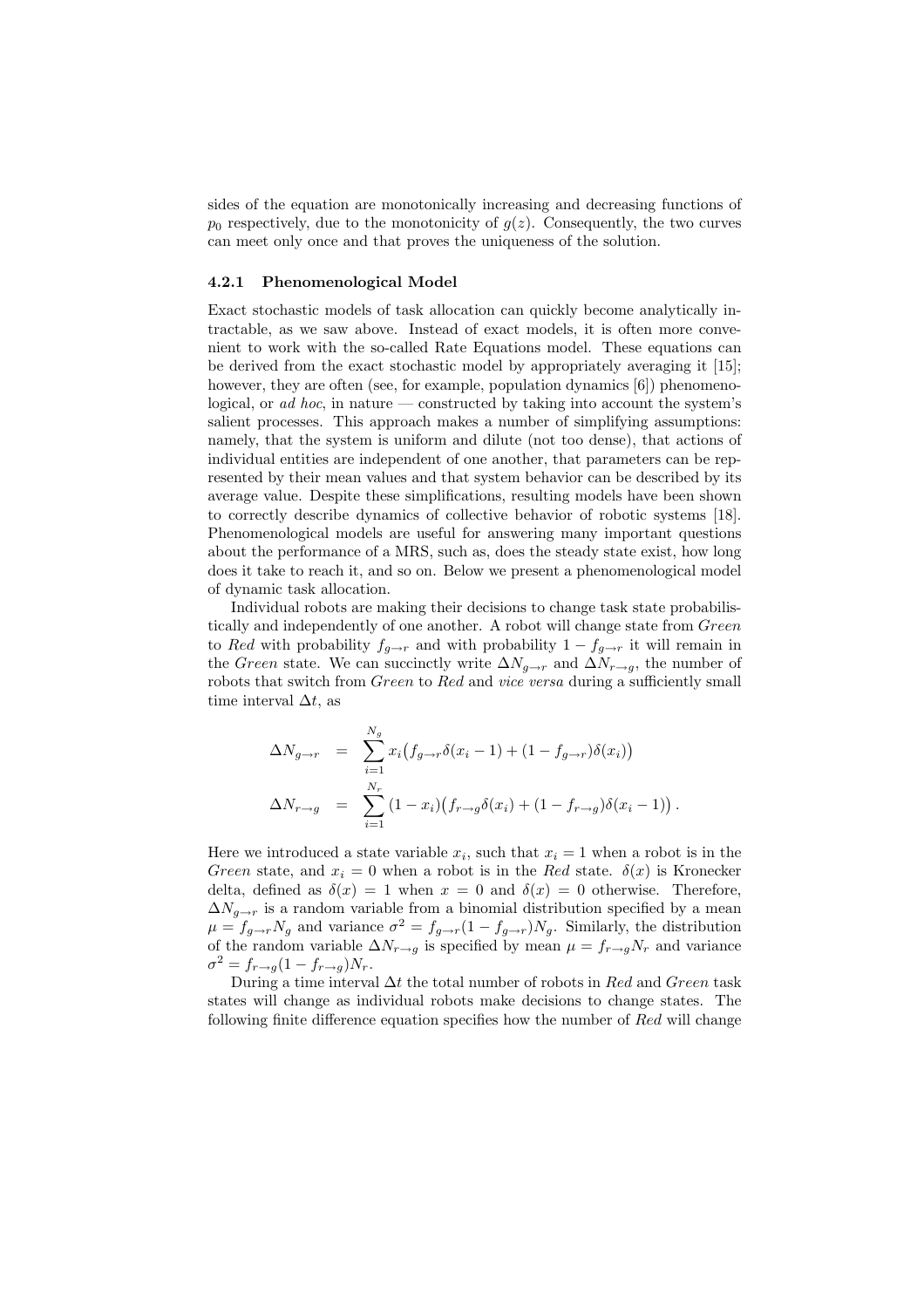on average:

$$
N_r(t + \Delta t) = N_r(t) + \varepsilon \Delta N_{g \to r} \Delta t - \varepsilon \Delta N_{r \to g} \Delta t \tag{28}
$$

Rearranging the equation and taking the continuous time limit  $(\Delta t \rightarrow 0)$  yields a differential Rate Equation that describes time evolution of the number of Red robots. By taking the means of  $\Delta N$ 's as their values, we recover Equation 2.

Keeping  $\Delta N$ 's as random variables allows us to study the effect the probabilistic nature of the robots' decisions have on the collective behavior.<sup>2</sup> We solve Equation 28 by iterating it in time and drawing  $\Delta N$ 's at random from their respective distributions. The solutions are subject to the initial condition  $N_r(t \leq 0) = N$  and specify the dynamics of task allocation in robots.

Functions  $f_{g\to r}$  and  $f_{r\to g}$  are calculated using estimates of the densities of Red tasks  $(m_r)$  and robots in Red state  $(n_r)$  from the observed counts stored in the robot's history window.

Transition rates  $f_{q\rightarrow r}$  and  $f_{r\rightarrow q}$  in the model are mean values, averaged over all histories and all robots. In order to compute them, we need to aggregate observations of all robots. Suppose each robot has a history window of length  $h$ . For a particular robot  $i$ , the values in the most recent observational slot are  $N_{i,r}^0$ ,  $N_{i,g}^0$ ,  $M_{i,r}^0$  and  $M_{i,g}^0$ , the observed numbers of Red and Green robots and tasks respectively at time t. In the next latest slot, the values are  $N_{i,r}^1$ ,  $N_{i,g}^1$ ,  $M_{i,r}^1$  and  $M_{i,g}^1$ , the observed numbers at time  $t - \Delta$ , and so on. Each robot estimates the densities of Red robots and tasks using the following calculation:

$$
n_{i,r} = \frac{1}{h} \sum_{j=0}^{h-1} \frac{N_{i,r}^j}{N_{i,r}^j + N_{i,g}^j} = \frac{1}{h} \sum_{j=0}^{h-1} n_{i,r}^j
$$
(29)

$$
m_{i,r} = \frac{1}{h} \sum_{j=0}^{h-1} \frac{M_{i,r}^j}{M_{i,r}^j + M_{i,g}^j} = \frac{1}{h} \sum_{j=0}^{h-1} m_{i,r}^j.
$$
 (30)

When observations of all robots are taken into account, the mean of the observed densities of Red robots at time  $t - \frac{1}{N}$ nto account, the mean of the<br> $\sum_{i=1}^{N} n_{i,r}^0$  — will fluctuate due to observation noise, but on average it will be proportional to  $N_r(t)/N$ , which is the actual density of Red robots at time t. The proportionality factor is related to physical robot parameters, such as speed and observation area (see Section 6.1). Likewise, the average of the observed densities at time  $t - j\Delta$  is  $\frac{1}{N}$  $\sum_{i=1}^{N} n_{i,r}^{j} \propto N_r(t - j\Delta)/N$ , the density of robots at time  $t - j\Delta$ . Thus, the aggregate estimates of the fractions of Red robots and tasks are:

$$
\hat{n}_r = \frac{1}{N} \sum_{i=1}^{N} n_{i,r} = \frac{1}{Nh} \sum_{j=0}^{h-1} N_r(t - j\Delta)
$$
\n(31)

$$
\hat{m}_r = \frac{1}{N} \sum_{i=1}^{N} m_{i,r} = \frac{1}{Mh} \sum_{j=0}^{h-1} M_r(t - j\Delta)
$$
\n(32)

<sup>2</sup>Note that we do not model here the effect of observation noise due to uncertainty in sensor readings and fluctuations in the distribution of tasks.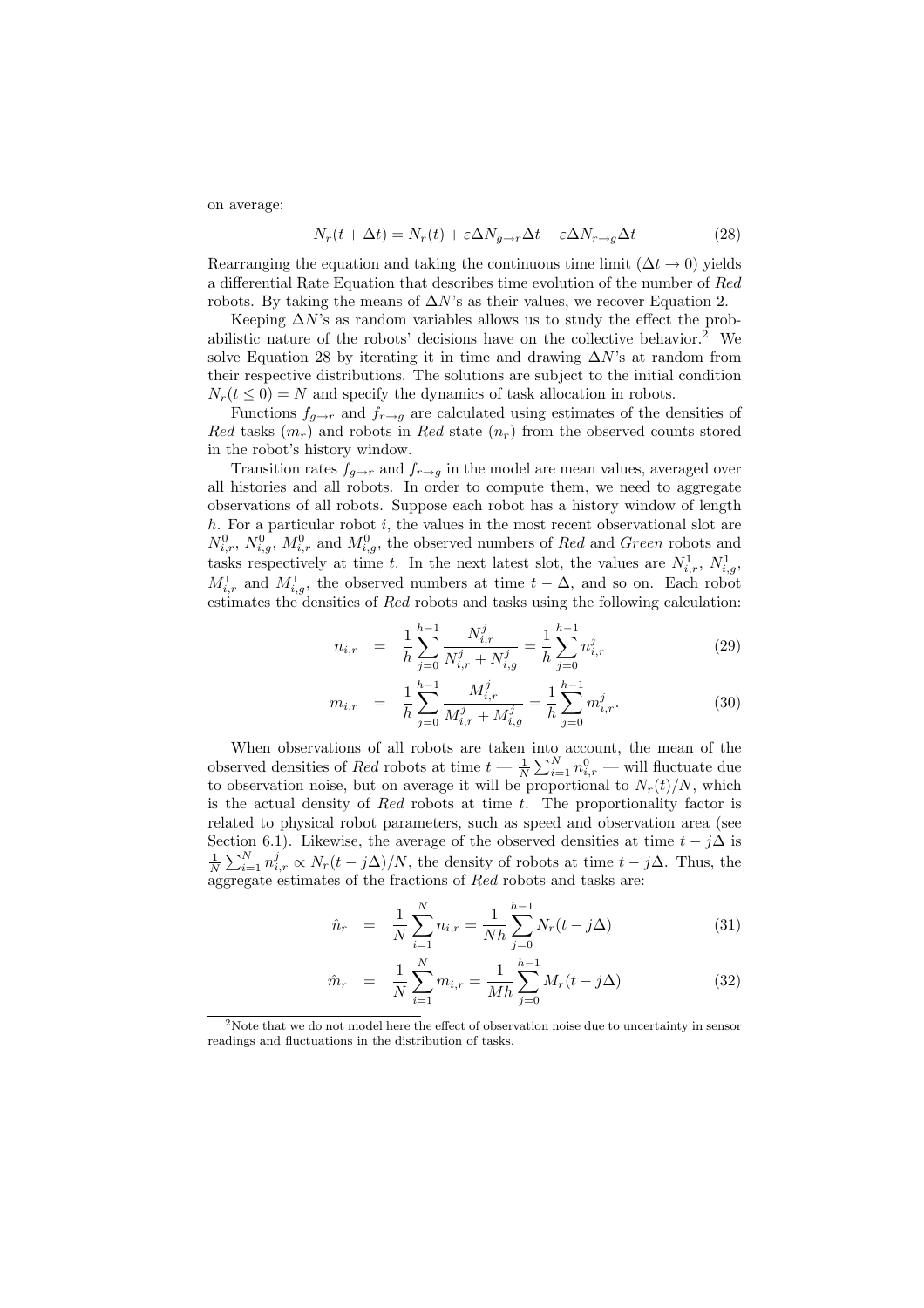Robots are making their decisions asynchronously, *i.e.*, at slightly different times. Therefore, the last terms in the above equations are best expressed in continuous form: e.g.,  $1/Nh \int_h^0 N_r(t-\tau) d\tau$  (see Equation 25 and Equation 26).

Estimates Equation 31 and 32 can be plugged into Equation 23 and Equation 24 to compute the values of transition probabilities for any choice of the transition function (power or linear). Once we know  $f_{r\to q}$  and  $f_{q\to r}$ , we can solve Equation 28 to study the dynamics of task allocation in robots. Note that Equation 28 is now a time-delay finite difference equation, and solutions will show typical oscillations.

We solve the models presented in this section and validate their predictions in context of the multi-foraging task described next.

## 5 Multi-Robot Multi-Foraging Task

In this section we describe the multi-foraging task domain in which we experimentally tested our dynamic task allocation mechanism, including the simulation environment used and robot sensing and control characteristics. In Section 6.1 we use this application to validate the models presented above, solve them and compare their solutions to the results of embodied simulations.

### 5.1 Task Description

The traditional foraging task is defined by having an individual robot or group of robots collect a set of objects from an environment and either consume on the spot or return them to a common location [5]. Multi-foraging, a variation on traditional foraging, is defined in [2] and consists of an arena populated by multiple types of objects to be concurrently collected.

In our multi-foraging domain, there are two types of objects (e.g., pucks) randomly dispersed throughout the arena:  $Puck_{Red}$  and  $Puck_{Green}$  pucks that are distinguishable by their color. Each robot is equally capable of foraging both puck types, but can only be allocated to foraging for one type at any given time. Additionally, all robots are engaged in foraging at all times; a robot cannot be idle. A robot may switch the puck type for which it is foraging according to its control policy, when it determines it is appropriate to do so. This is an instantiation of the general task allocation problem described earlier in this paper, with puck colors representing different task types.

In the multi-foraging task, the robots move in an enclosed arena and pick up encountered pucks. When a robot picks up a puck, the puck is consumed (i.e., it is immediately removed from the environment, not transported to another region) and the robot carries on foraging for other pucks. Immediately after a puck is consumed, another puck of the same type is placed in the arena at a random location. This is done so as to maintain a constant puck density in the arena throughout the course of an experiment. In some situations, the density of pucks can impact the accuracy or speed of convergence to the desired task allocation. This is an important consideration in dynamic task allocation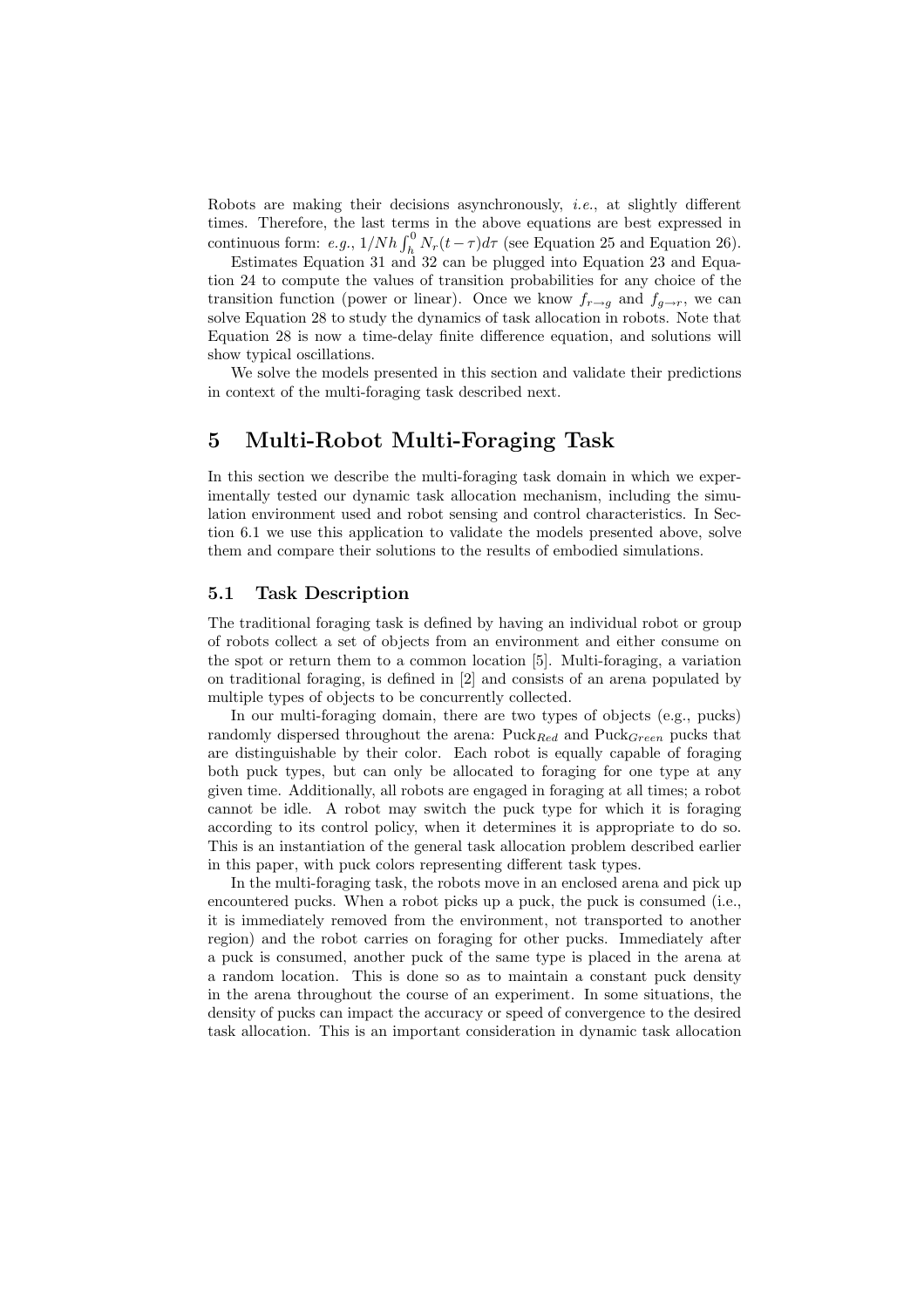mechanisms for many domains; however, in this work we want to limit the number of experimental variables impacting system performance. Therefore, we reserve the investigation on the impact of varying puck densities for future work.

The role of dynamic task allocation in this domain requires the robots to split their numbers by having some forage for  $Puck_{Red}$  pucks and others for Puck $_{Green}$  pucks. For the purpose of our experiments, we desire an allocation of robots to converge to a situation in which the proportion of robots foraging for Puck<sub>Red</sub> pucks is equal to the proportion of Puck<sub>Red</sub> pucks present in the foraging arena (e.g., if  $Puck_{Red}$  pucks make up 30% of the pucks present in the foraging arena, then 30% of the robots should be foraging for  $Puck_{Red}$  pucks). In general, the desired allocation could take other forms. For example, it could be related to the relative reward or cost of foraging each puck type without change to our approach.

We note that the limited sensing capabilities and lack of direct communication of the individual robots in the implementation of our task domain prohibits them from acquiring global information such as the size and shape of the foraging arena, the initial or current number of pucks to be foraged (total or by type), or the initial or current number of foraging robots (total or by foraging type).

### 5.2 Simulation Environment

In order to experimentally demonstrate the dynamic task allocation mechanism we made use of a physically-realistic simulation environment. Our simulation trials were performed using Player and Gazebo simulation environments. Player [3] is a server that connects robots, sensors, and control programs over a network. Gazebo [12] simulates a set of Player devices in a 3-D physicallyrealistic world with full dynamics. Together, the two represent a high-fidelity simulation tool for individual robots and teams that has been validated on a collection of real-robot robot experiments using Player control programs transferred directly to physical mobile robots. Figure 1 provides snapshots of the simulation environment used. All experiments involved 20 robots foraging in a  $400m<sup>2</sup>$  arena.

The robots used in the experimental simulations are realistic models of the ActivMedia Pioneer 2DX mobile robot. Each robot, approximately 30 cm in diameter, is equipped with a differential drive, an odometry system using wheel rotation encoders, and 180 degree forward-facing laser rangefinder used for obstacle avoidance and as a fiducial detector/reader. Each puck is marked with a fiducial that marks the puck type and each robot is equipped with a fiducial that marks the active foraging state of the robot. Note that the fiducials do not contain unique identities of the pucks or robots but only mark the type of the puck or the puck type a given robot is engaged in foraging. Each robot is also equipped with a 2-DOF gripper on the front, capable of picking up a single 8 cm diameter puck at a time. There is no capability available for explicit, direct communication between robots nor can pucks and other robots be uniquely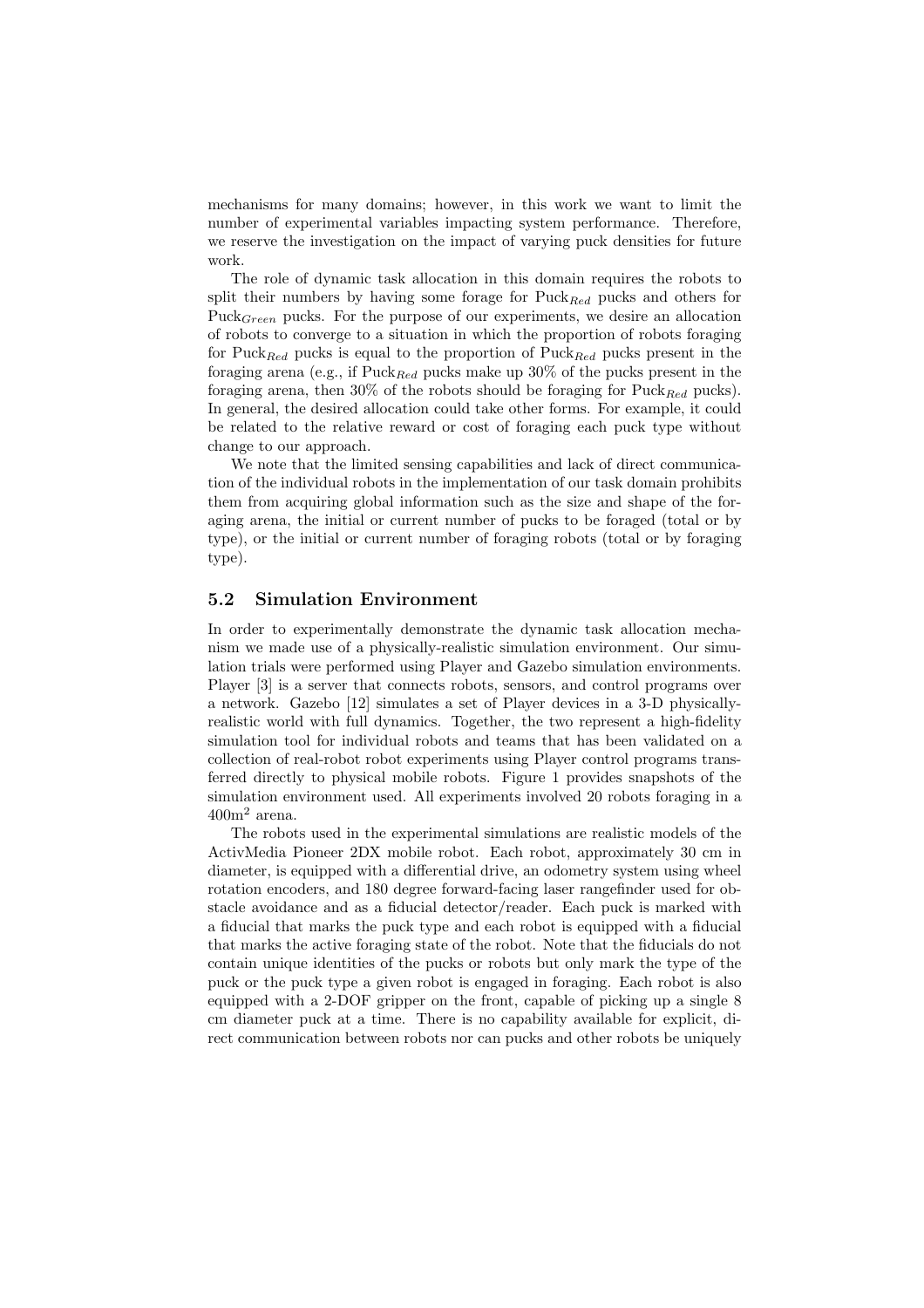

Figure 1: Snapshots from the simulation environment used. (left) An overhead view of foraging arena and robots. (right) A closeup of robots and pucks.

identified.

### 5.3 Behavior-Based Robot Controller

All robots have identical behavior-based controllers consisting of the following mutually exclusive behaviors: Avoiding, Wandering, Puck Servoing, Grasping, and Observing. Descriptions of robot behaviors are provided below.

- The Avoiding behavior causes the robot to turn to avoid obstacles in its path.
- The Wandering behavior causes the robot to move forward and, after a random length of elapsed time, to turn left or right through a random arc for a random period of time.
- The Puck Servoing behavior causes the robot to move toward a detected puck of the desired type. If the robot's current foraging state is  $\text{Robot}_{Red}$ , the desired puck type is  $Puck_{Red}$ , and if the robots current foraging state is  $Robot_{Green}$ , the desired puck type is  $Puck_{Green}$ .
- The Grasping behavior causes the robot to use its gripper to pick up and consume a puck within the gripper's grasp.
- The Observing behavior causes the robot to take the current fiducial information returned by the laser rangefinder and record the detected pucks and robots to their respective histories. The robot then updates its foraging state based on those histories. A description of the histories is given in Section 5.3.1 and a description of the foraging state update procedure is given in Section 5.3.2.

Each behavior listed above has a set of activation conditions based on relevant sensor inputs and state values. When met, the conditions cause the behavior to be become active. A description of when each activation condition is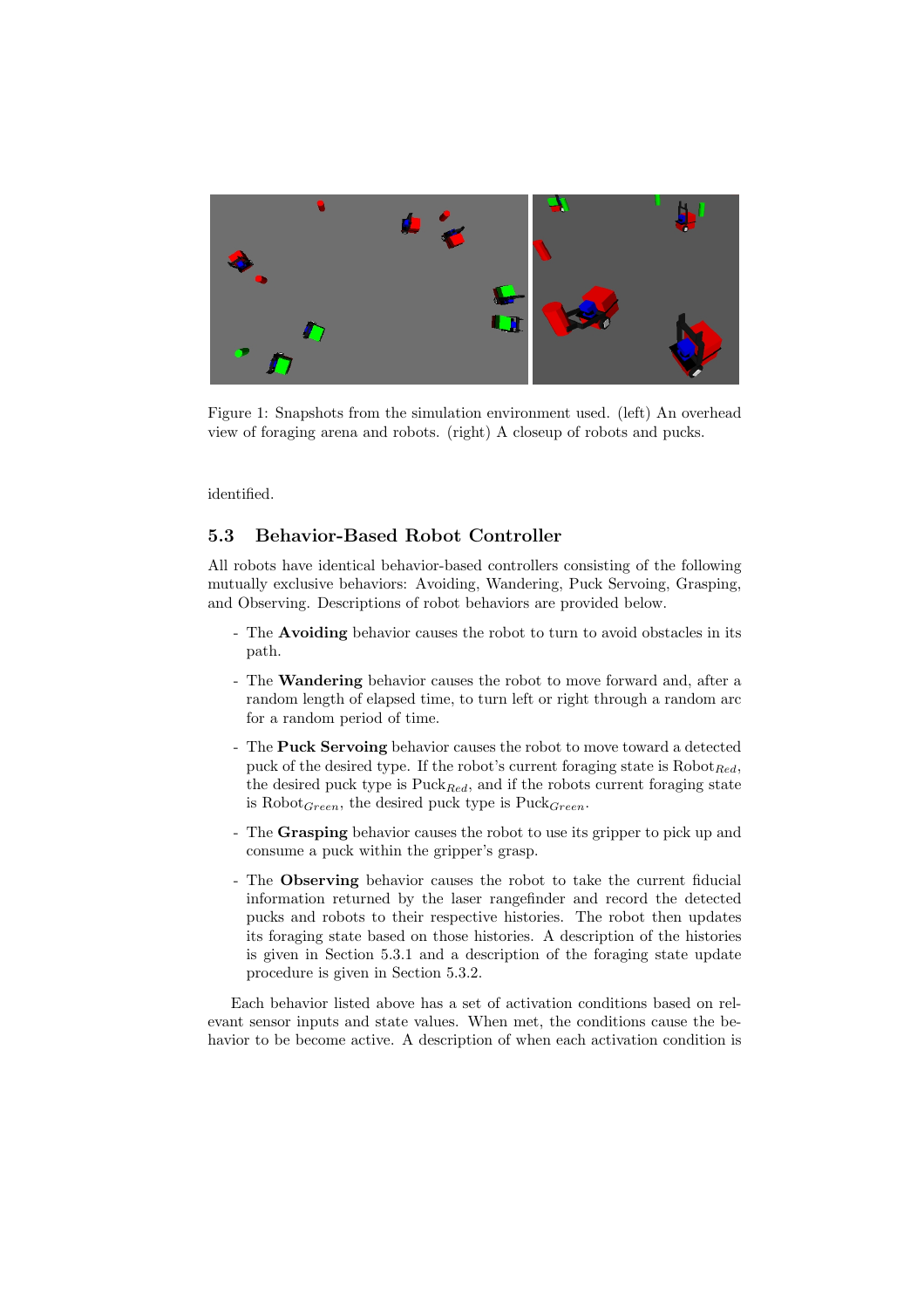| Obstacle | $Puck_{Det}$ | Gripper Break- | Observation | Active        |
|----------|--------------|----------------|-------------|---------------|
| Detected | Detected     | Beam On        | Signal      | Behavior      |
|          |              |                |             | Observing     |
|          |              |                |             | Avoiding      |
|          |              |                |             | Puck Servoing |
|          |              |                |             | Grasping      |
|          |              |                |             | Wandering     |

Table 1: Behavior Activation Conditions. Behaviors are listed in order of decreasing rank. Higher ranking behaviors preempt lower ranking behaviors in the event multiple are active. X denotes the activation condition is irrelevant for the behavior.

active is given below. The activation conditions of all behaviors are shown in Table 1.

- The Obstacle Detected activation condition is true when an obstacle is detected by the laser rangefinder within a distance of 1 meter. Other robots, pucks, and the arena walls are considered obstacles.
- The Puck $_{Det}$  Detected activation condition is true if the robot's current foraging state is  $Robot_{Det}$  and a puck of type  $Puck_{Det}$  (where Det is Red or *Green*) is detected within a distance of 5 meters and within  $\pm$  30 degrees of the robot's direction of travel.
- The Gripper Break-Beam On activation condition is true if the breakbeam sensor between the gripper jaws detects an object.
- The Observation Signal activation condition is true if the distance traveled by the robot according to odometry since the last time the Observing behavior was activated is greater than 2 meters.

### 5.3.1 Robot State Information

All robots maintain three types of state information: foraging state, observed puck history, and observed robot history. The foraging state identifies the type of puck the robot is currently involved in foraging. A robot with a foraging state of  $Robot_{Red}$  refers to a robot engaged in foraging  $Puck_{Red}$  pucks and a foraging state of  $Robot_{Green}$  refers to a robot engaged in foraging  $Puck_{Green}$ pucks. For simplicity, we will refer to both robot foraging states and puck types as Red and Green. The exact meaning will be clear in context.

Each robot is outfitted with a colored beacon passively observable by nearby robots which indicates the robot's current foraging state. The color of the beacon changes to reflect the current state  $-$  a red beacon for a foraging state of Red and a green beacon for foraging state Green. Thus, the colored beacon acts as a form of local, passive communication conveying the robot's current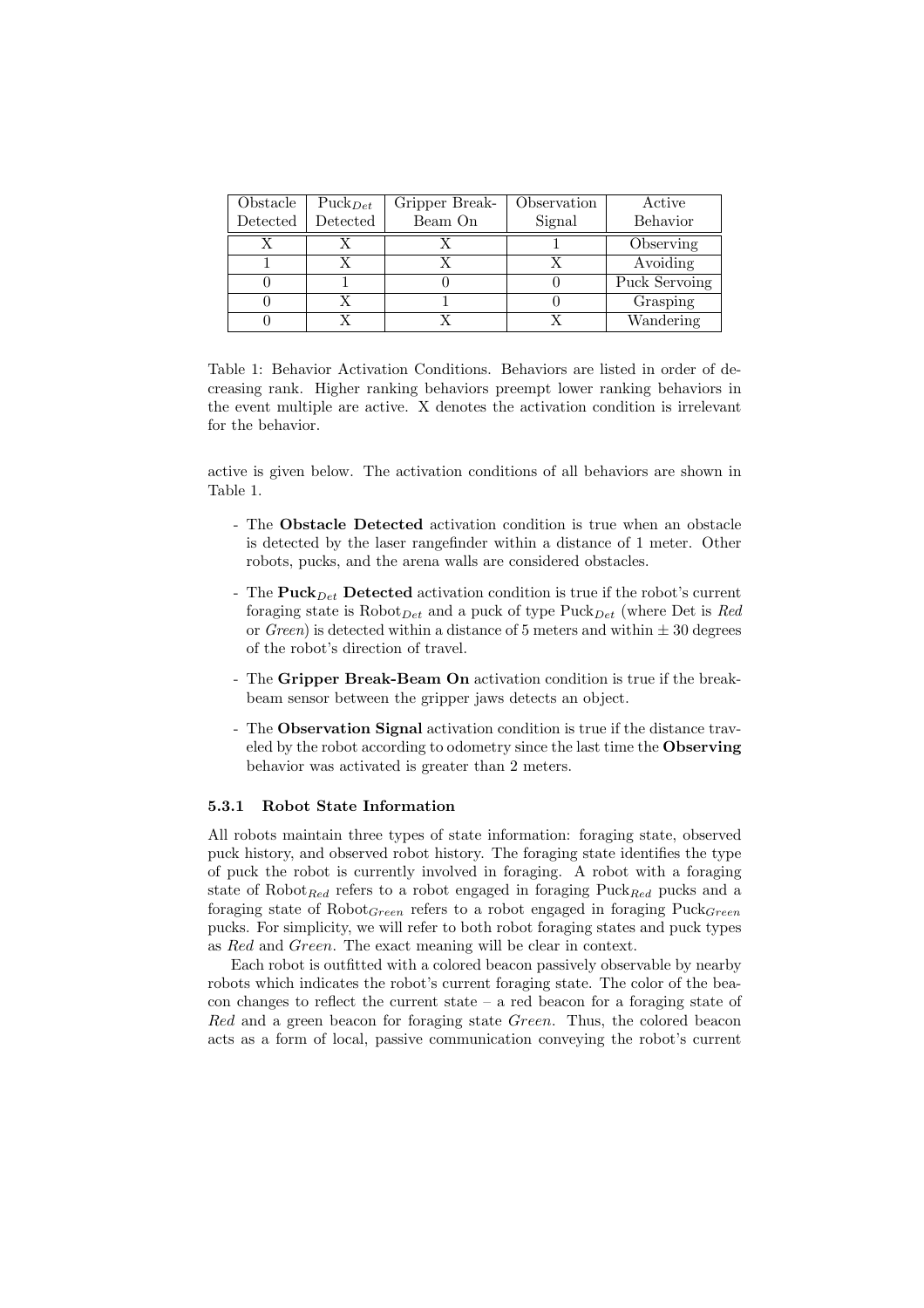foraging state. All robots maintain a limited, constant-sized history storing the most recently observed puck types and another constant-sized history storing the foraging state of the most recently observed robots. Neither of these histories contains a unique identity or location of detected pucks or robots, nor does it store a time stamp of when any given observation was made. The history of observed pucks is limited to the last MAX-PUCK-HISTORY pucks observed and the history of the foraging states of observed robots is limited to the last MAX-ROBOT-HISTORY robots observed.

While moving about the arena, each robot keeps track of the approximate distance it has traveled by using odometry measurements. At every interval of 2 meters traveled, the robot makes an observation performed by the Observing behavior. This procedure is nearly instantaneous; therefore, the robot's behavior is not outwardly affected. The area in which pucks and other robots are visible is within 5 meters and  $\pm$  30 degrees in the robot's direction of travel. Observations are only made after traveling 2 meters because updating too frequently leads to over-convergence of the estimated puck and robot type proportions due to repeated observations of the same pucks and/or robots. On average, during our experiments, a robot detected 2 pucks and robots per observation.

#### 5.3.2 Foraging State Transition Function

After a robot makes an observation, it re-evaluates and probabilistically changes its current foraging state given the newly updated puck and robot histories. The probability by which the robot changes its foraging state is defined by the transition function. We experimentally studied transition functions given by Equation 3, Equation 23 and Equation 24 with both power and linear forms. Below we present results of analysis and simulations and discuss the consequences the choice of the transition function has on system level behavior.

## 6 Analysis and Simulations Results

The mathematical models developed in Section 4 can be directly applied to the multi-foraging task if we map Red and Green tasks to Red and Green pucks and task states of robots to their foraging states. Model parameters, such as  $\varepsilon$ ,  $\alpha$ , etc, depend on physical realizations of the implementation and can be computed from details of the multi-foraging task as described below.

### 6.1 Observations of Pucks Only

First, we study the model of dynamic task allocation, presented in Section 4.1, where robots observe only pucks and make decision to switch foraging state according to the transition functions given by Equation 3. We compared theoretical predictions of the robots' collective behavior with results from simulations. We used Equation 14 and 16 to compute how the average number of robots in the Red state changes in time when the puck distribution is suddenly changed.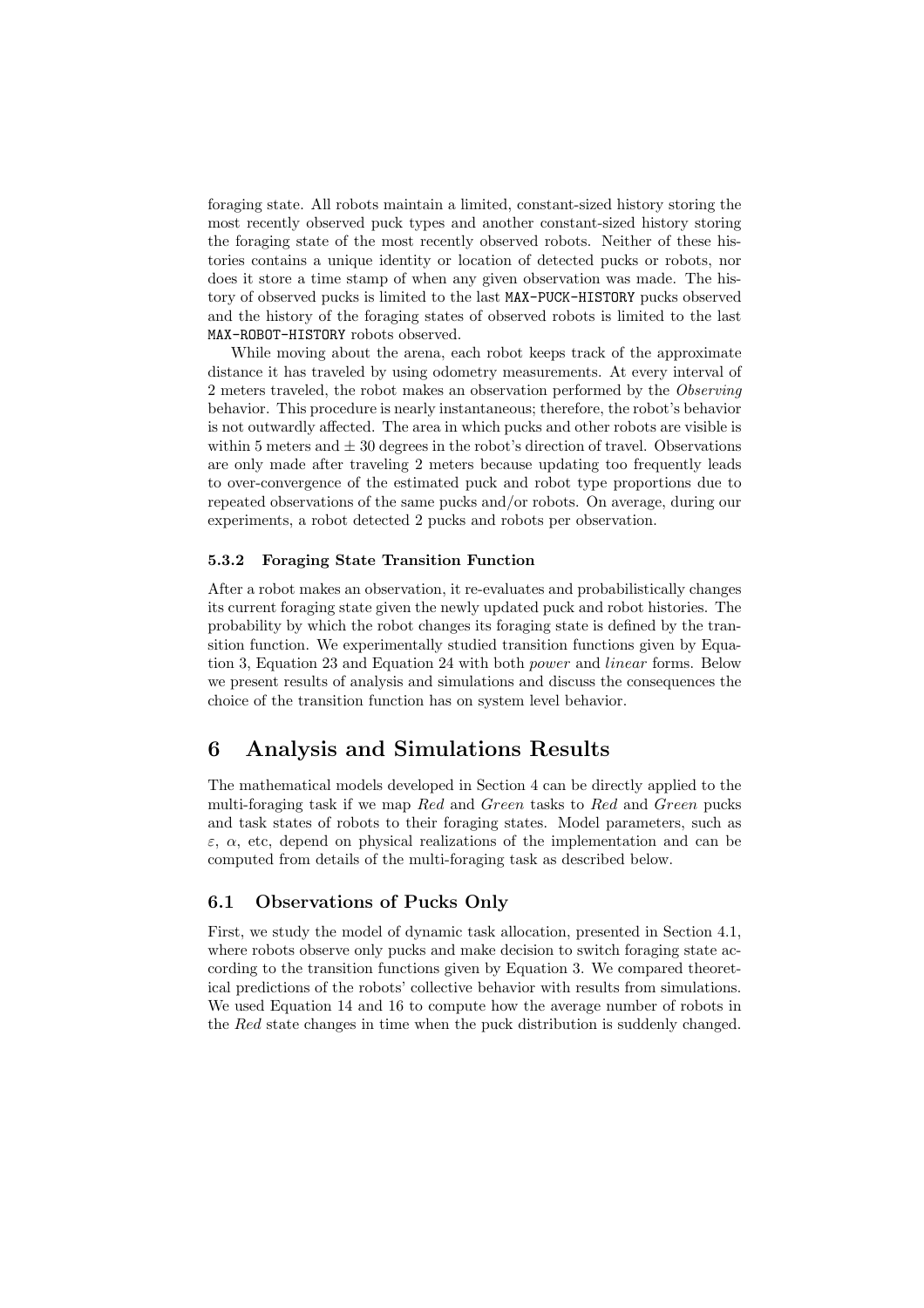The parameter values were obtained from experiments.  $p_0 = 1.0$  was the initial density of Red robots (of 20 total robots),  $\mu_0 = 0.3$  was the initial Red puck density (of 50 total pucks), which remained constant until it was changed by the experimenter. The first change in puck density was  $\Delta \mu = 0.5$ , meaning that 80% of the pucks in the arena are now Red. The second change in puck density was  $\Delta \mu = -0.3$ , to 50% Red pucks.

 $\epsilon$  is the rate at which robots make decisions to switch states. Robot traveled 2 m between observations at an average speed of 0.2  $m/s$ ; therefore, there are 10 s between observations, and  $\varepsilon = 0.1$ . h, the history length, is the number of pucks in the robot's memory.  $\alpha M^0$  is the rate at which robots encounter pucks. A robot makes an observation of its local environment at discrete time intervals. The area visible to the robot is  $A_{vis} = (5 \, m)^2 \pi/6 = 13.09$ , with  $1/6$ coming from the  $60^{\circ}$  angle of view. The arena area is  $A = 315$   $m^2$ ; therefore,  $\alpha M^0 = A_{vis} M^0 / A = 2.1$ . We studied the dynamics of the system for different history lengths h.



Figure 2: Evolution of the fraction of Red robots for different history lengths. Robots' decision to change state is based on observations of pucks only.

Figure 2 shows evolution of the numbers of Red robots for different history lengths. Initially, the distribution of Red pucks is set to 30% and all the robots are in the Red foraging state. At  $t = 500 s$ , the puck distribution changes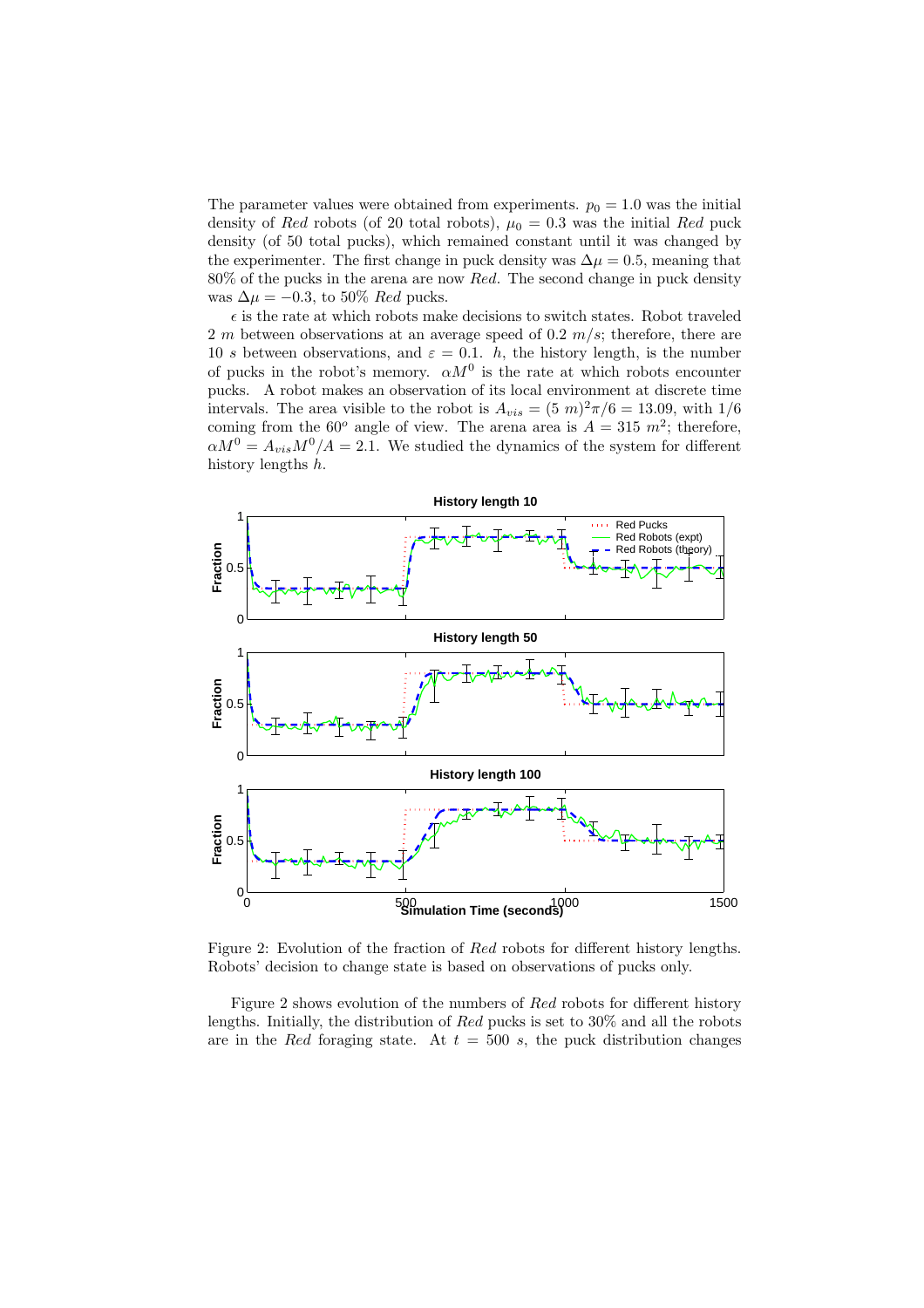abruptly to 80%, and at  $t = 1000 s$  to 50%. The solid line shows results of simulations — the fraction of Red robots, averaged over 10 runs. The dashed line gives theoretical predictions for the parameters quoted above. Since we are in the  $\varepsilon h \gg 1$  limit (for  $h = 50, 100$ ), the time it takes to converge to the steady state is linear in history length,  $t_{conv} \sim h$ , as predicted by Equation 16. The agreement between theoretical and experimental results is excellent. We stress that there are no free parameters in the theoretical predictions — only experimental values of the parameters were used in producing these plots.

In addition to being able to predict the average collective behavior of the multi-robot system, we can also quantitatively characterize the amount of fluctuations in the system. Fluctuations are deviations from the steady state (after the system has converged to the steady state) that arise from the stochastic nature of robot's observations and decisions. These deviations result in fluctuations from the desired global distribution of Red and Green robots seen in an individual experiment. One can suppress these fluctuations by averaging results of many identical experiments.



Figure 3: Histogram of the fraction of Red robots in the steady state for three different puck distributions (data for  $h = 10$ ).  $\mu_0$  specifies fraction of Red pucks. Lines are theoretical predictions of the distribution of Red robots.

To measure the strength of the fluctuations, we take data from an individual experimental run and extract the fraction of Red robots, after the system has converged to the steady state, for each of the three Red puck distributions:  $\mu_0 = 30\%, 50\%, 80\%$ . Because the runs were relatively short, we only have 300 s worth of data (30 data points) in the converged state; however, since each experiment was repeated ten times, we make the data sets longer by appending data from all experiments. In the end, we have 300 measurements of the steady state Red robot density for three different puck distributions. Figure 6.1 shows the histogram of robot distributions for three different puck distributions. The solid lines are computed using Equation 22, where for  $\overline{\gamma}$  we used the actual means of the steady state distributions ( $\overline{\gamma} = 0.28, 0.47, \text{ and } 0.7$  for  $\mu_0 = 30\%, 50\%$  and 80% respectively). We can see from the plots that the theory correctly predicts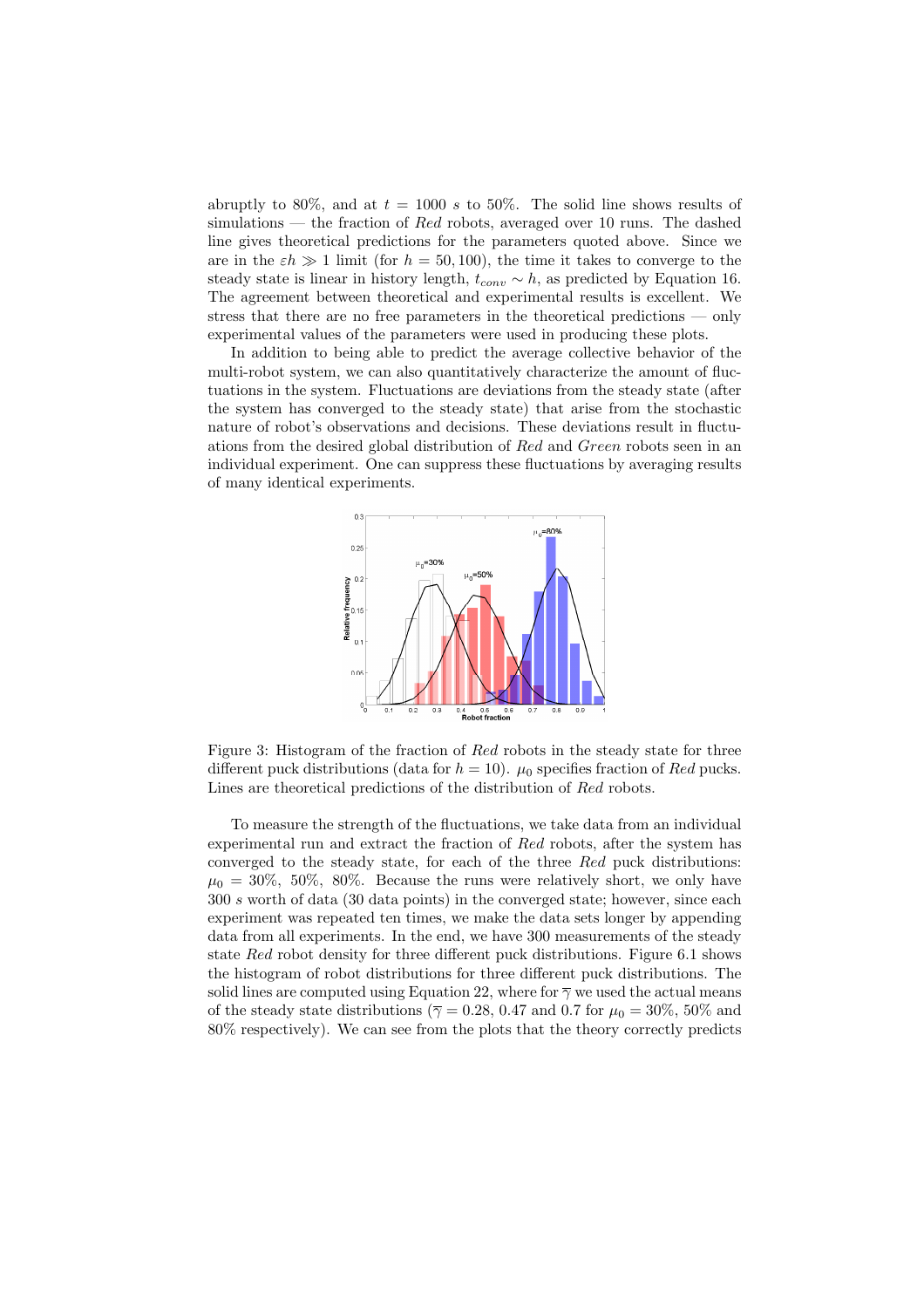the strength of fluctuations about the steady state. As is true of binomial distributions, the fluctuations (measured by the variance) are greatest for cases where the numbers of Red and Green pucks are comparable ( $\mu_0 = 50\%$ ) and smaller when their numbers are very different ( $\mu_0 = 80\%$ ).

### 6.2 Observations of Pucks and Robots

In this section we study the dynamic task allocation model developed in Section 4.2, in which robots use observations of pucks and other robots' foraging states to make decision to change their own foraging state.

Figure 4 shows results of embodied simulations (solid lines) as well as solutions to the model Equation 28 (dashed lines) for different values of robot history length and forms of transition function (given by Equation 23 and 24, with  $g(z)$  linear or power function). Initially, the Red puck fraction (dotted line) is 30%. It is changed abruptly at  $t = 500 s$  to 80% and then again at  $t = 2000 s$ to 50%. Each solid line showing Red robot density has been averaged over 10 runs. We rescale the dimensionless time of the model by parameter 10, corresponding  $\varepsilon = 0.1$ . The history length was the only adjustable parameter used in solving the equations. The values of  $h$  used to compute the observed fraction of Red robots  $n_r$  in Equation 31 were  $h = 2, 8, 16$ , corresponding to experimental history lengths 10, 50, 100 respectively. For  $m_r$ , the observed fraction of Red pucks, we used their actual densities.

In order to explain the difference in history lengths between theory and experiment, we note that in the simulation experiments, the history length means the numbers of observed robots and pucks, while in the model, it means the number of observations, with multiple objects sighted within a single observation. According to calculations in Section 6.1, a robot observes about 2 pucks in a single observation. Moreover, the robot travels  $2 \, m$  between observations, yet it sees  $5 \, m$  out during each observation, meaning that individual observations will be correlated. Observations will be further correlated because of the pattern of a robot's motion — as the robot moves in a straight line towards a goal, it is likely to observe overlapping regions of the arena. These considerations could explain the factor of five difference between the history lengths used in the experiments and the corresponding values used in the model. More detailed experiments, for example, ones in which robots travel farther between observations, are necessary to explain these differences.

Solutions exhibit oscillations, although eventually oscillations decay and solutions relax to their steady state values. In all cases, the steady state value is the same as the fraction of red pucks in the arena. History-induced oscillations are far more pronounced for the linear transition function (Figure  $4(a)$ ) than for the power transition function (Figure  $4(b)$ ). For the power transition function, these oscillations are present but become evident only for longer history lengths. This behavior is probably caused by the differences between the values of transition functions near the steady state: while the value of the power transition function remains small near the steady state, the value of the linear transition function grows linearly with the distance from the steady state, thereby ampli-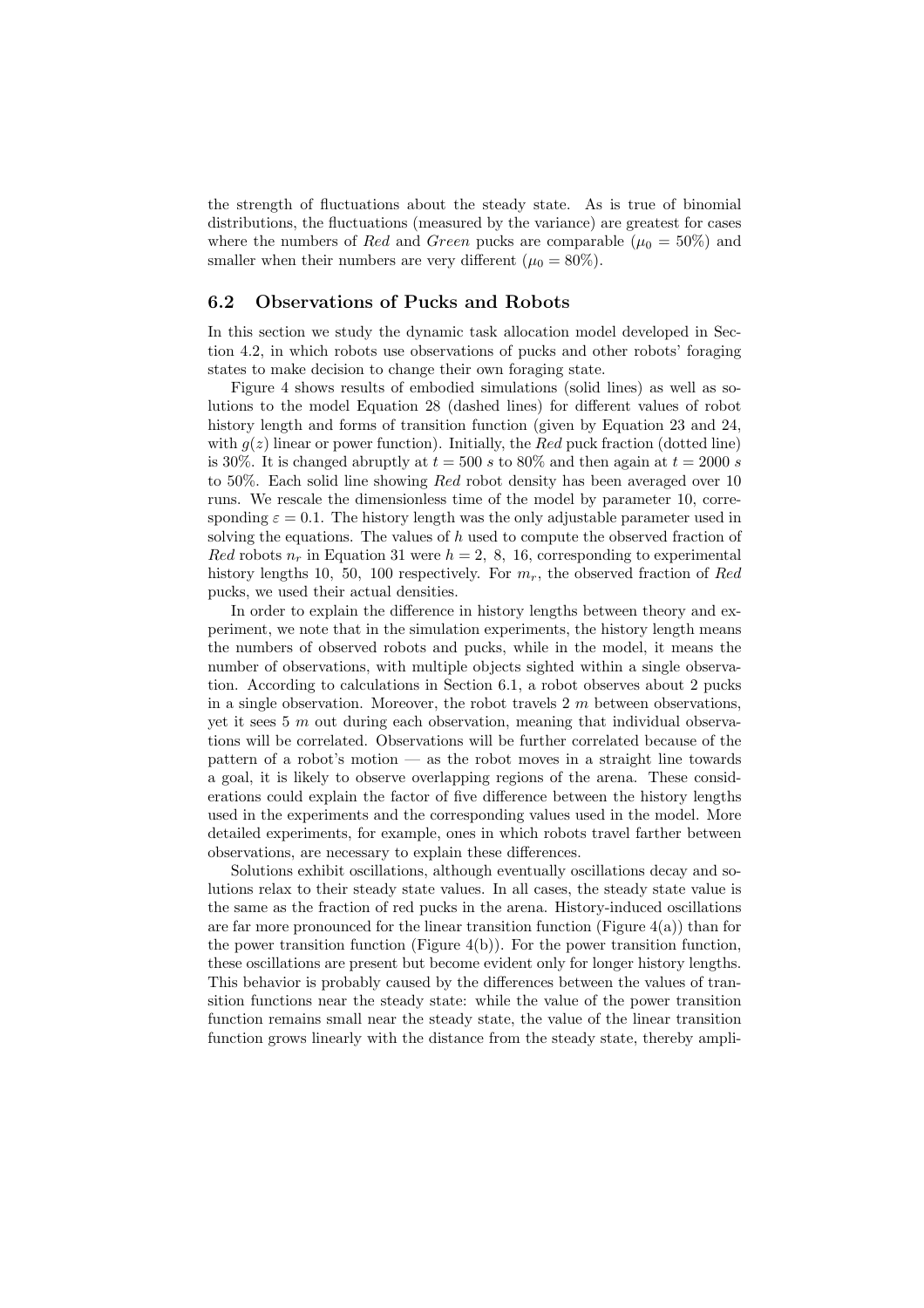

Figure 4: Evolution of the fraction of Red robots for different history lengths and transition functions, compared to predictions of the model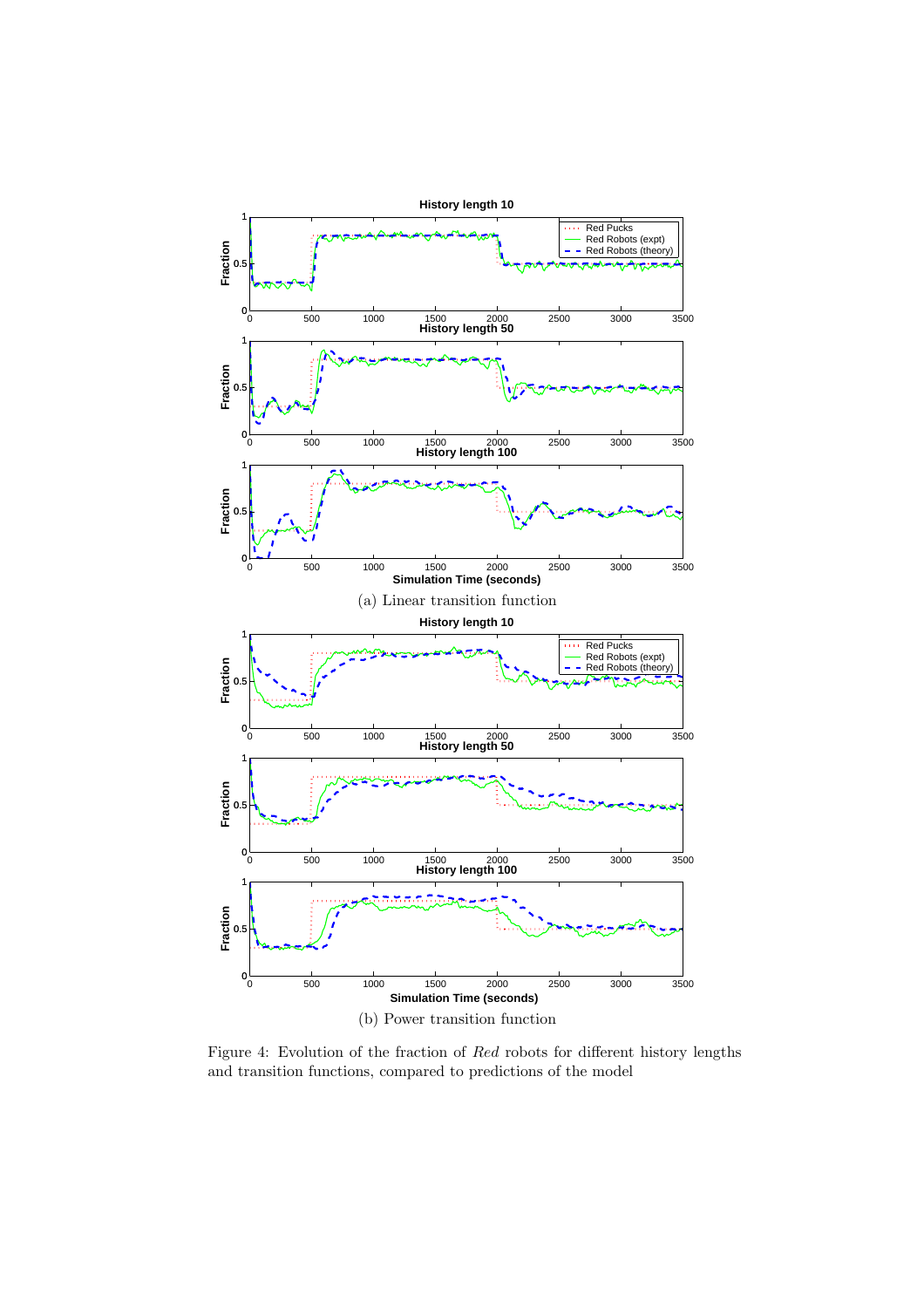fying any deviations from the steady state solution. The amplitude and period of oscillations and the convergence rate of solutions to the steady state all depend on history length, and it generally takes longer to reach the steady state for longer histories. Another conclusion is that the linear transition function converges to the desired distribution faster than the power function, at least for moderate history lengths.

## 7 Discussion

We have constructed and analyzed mathematical models of dynamic task allocation in a multi-robot system. The models are general and can be easily extended to other systems in which robots use a history of local observations of the environment as a basis for making decisions about future actions. These models are based on theory of stochastic processes. In order to study a robot's behavior, we do not need to know its exact trajectory or the trajectories of other robots; instead, we derive a probabilistic model that governs how a robot's behavior changes in time. In some simple cases these models can be solved analytically. However, stochastic models are usually too complex for exact analytic treatment. Thus, in the scenario described in Section 4.1 in which only observations of tasks are made, though the individual model is tractable, the stochastic model of the collective behavior is not. Instead, we use averaging and approximation techniques to quantitatively study the dynamics of the collective behavior. Such models, therefore, do not describe the robots' behavior in a single experiment, but rather the behavior that has been averaged over many experimental or simulations runs. Fortunately, results of experiments and simulations are usually presented as an average over many runs; therefore, mathematical models of average collective behavior can be used to describe experimental results. In fact, the stochastic model produces excellent agreement with experimental results under all experimental conditions and without using any adjustable parameters.

Phenomenological models are more straightforward to construct and analyze than exact stochastic models — in fact, they can be easily constructed from details of the individual robot controller [18]. The ease of use comes at a price, namely, the number of simplifying assumptions that were made in order to produce a mathematically tractable model. First, we assume that the robots are functioning in a dilute limit, where they are sufficiently separated that their actions are largely independent of one another. Second, we assume that the transition rates can be represented by aggregate quantities that are spatially uniform and independent of the details of the individual robot's actions or history. We also assume the system is homogeneous, with modeled robots characterized by a set of parameters, each of them representing the mean value of some real robot feature: mean speed, mean duration for performing a certain maneuver, and so on. Real robot systems are heterogeneous: even if the robots are executing the same controller, there will always be variations due to inherent differences in hardware. We do not consider parameter distributions in our models as would be necessary to describe such heterogeneous systems. Finally, phenomenological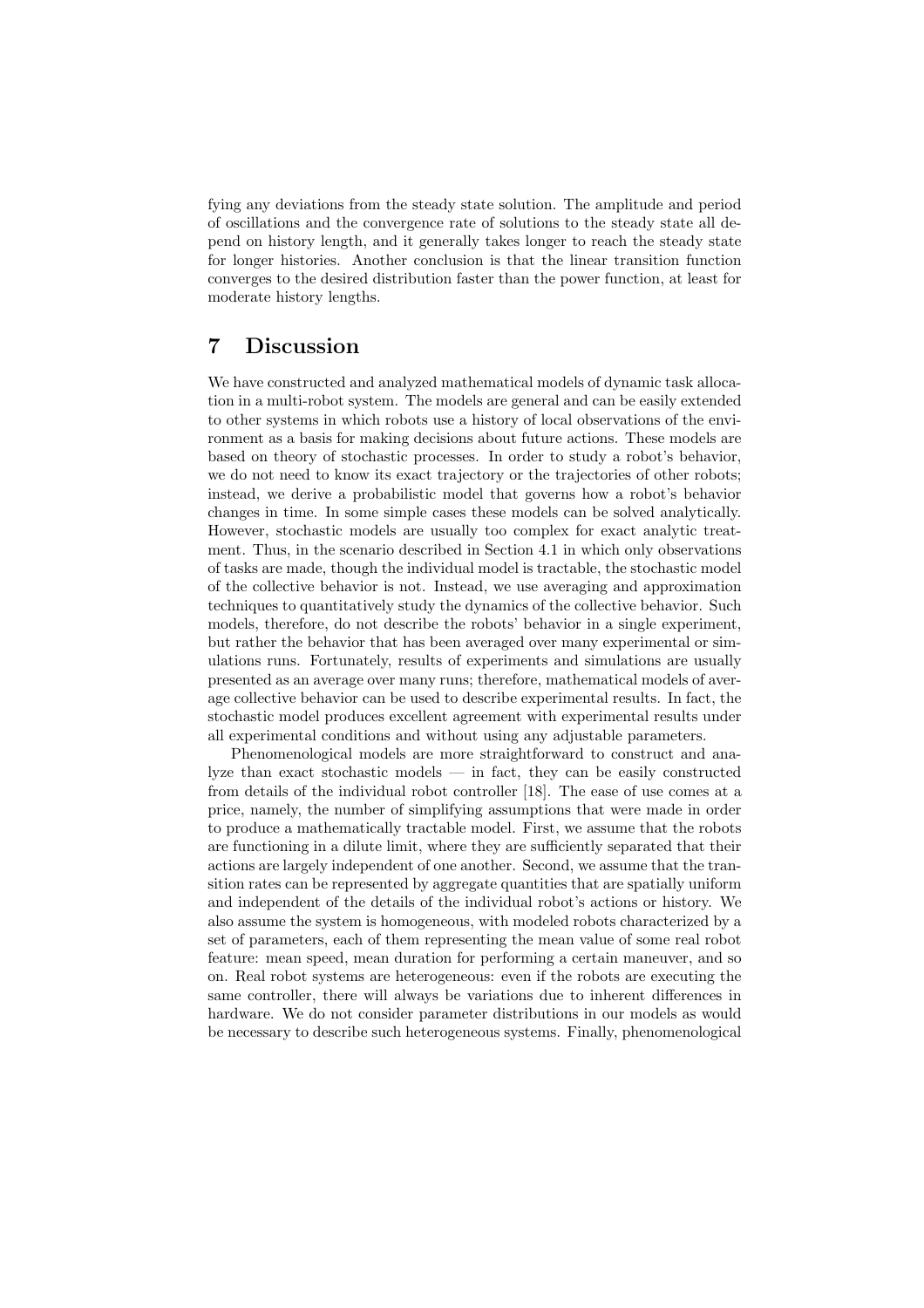models more reliably describe systems where fluctuations (deviations from the mean behavior) can be neglected, as happens in large systems or when many experimental runs are aggregated. However, even if phenomenological models don't agree with experiments exactly, as we saw in Section 6.2, they can still reliably predict most behaviors of interest even in not-so-large systems. They are, therefore, a useful tool for modeling and analyzing multi-robot systems.

## 8 Conclusion

Mathematical analysis can be a useful tool for the study and design of MRS and a viable alternative to experiments and simulations. It can be applied to large systems that are too costly to build or take too long to run in simulation. Mathematical analysis can be used to study the behavior of an MRS, select parameters that optimize its performance, prevent instabilities, etc. In conjunction with the design process, mathematical analysis can help understand the effect individual robot characteristics have on the collective behavior before a system is implemented in hardware or in simulation. Unlike experiments and simulations, where exhaustive search of the design parameter space is often required to reach any conclusion, analysis can often produce exact analytic results, or scaling relationships, for the quantities of interest. If these are not possible, exhaustive search of the parameter space is much more practical and efficient. Finally, results of analysis can be used as feedback to guide performance-enhancing modifications of the robot controller.

In this paper we have described an dynamic task allocation mechanism where robots use local observations of the environment to decide their task assignments. We have presented a mathematical model of this task allocation mechanism and studied it in the context of a multi-foraging task scenario. We compared predictions of the model with results of embodied simulations and found excellent quantitative agreement. In this application, mathematical analysis could help the designer choose robot properties, such as the form of the transition probability used by robots to switch their task state, or decide how many observations the robot ought to consider.

Mathematical analysis of MRS is a new field, but its success in explaining experimental results shows it to be a promising tool for the design and analysis of robotic systems. The field is open to new research directions, from applying analysis to new robotic systems to developing increasingly sophisticated mathematical models that, for example, account for heterogeneities in robot population that are due to differences in their sensors and actuators.

## Acknowledgment

The research reported here was supported in part by the Defense Advanced Research Projects Agency (DARPA) under contract number F30602-00-2-0573.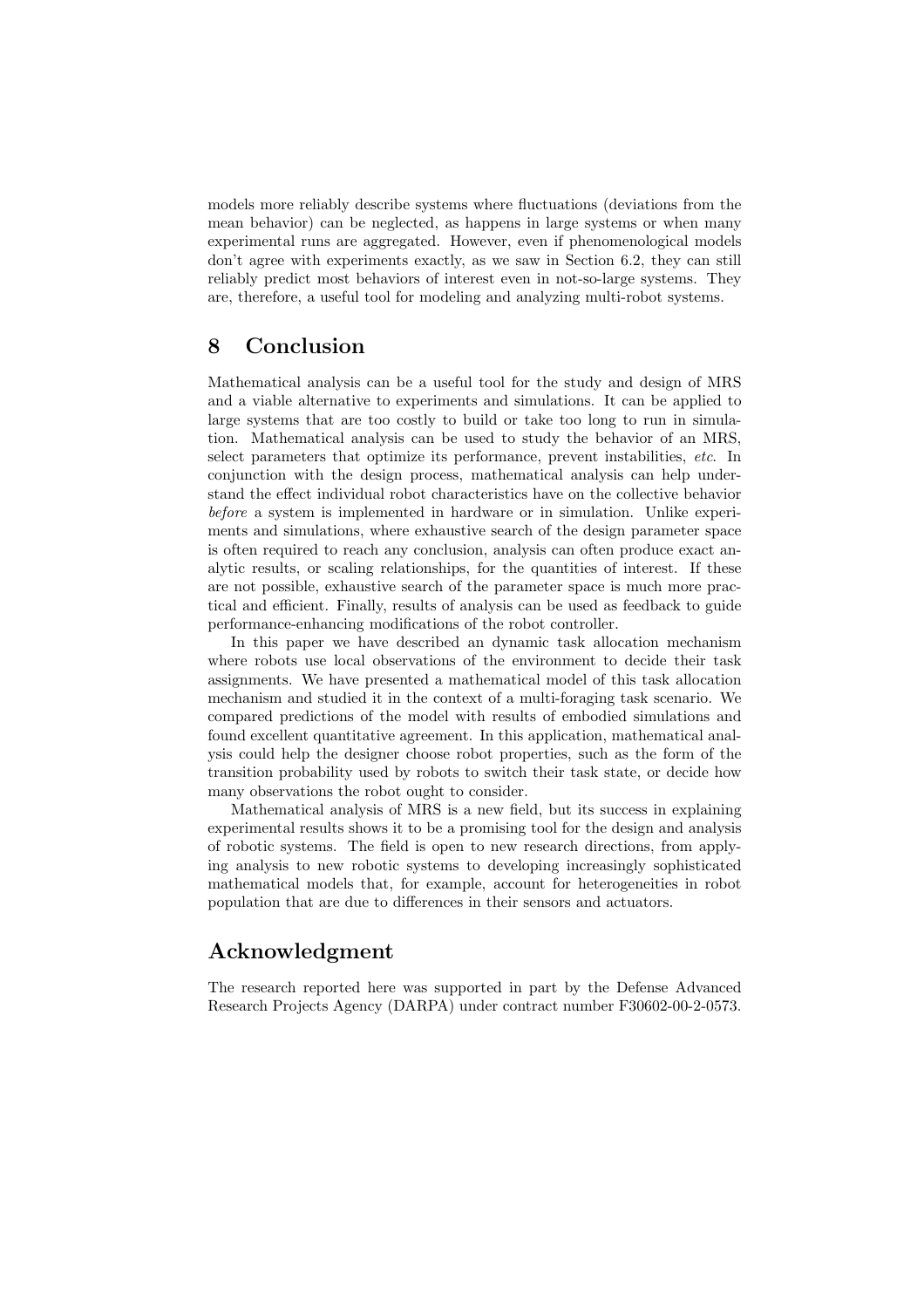## References

- [1] William Agassounon and Alcherio Martinoli. A macroscopic model of an aggregation experiment using embodied agents in groups of time-varying sizes. In Proc. of the IEEE Conf. on System, man and Cybernetics SMC-02, Hammamet, Tunisia., pages 250–255. Oct 2002.
- [2] Tucker Balch. The impact of diversity on performance in multi-robot foraging. In Oren Etzioni, Jörg P. Müller, and Jeffrey M. Bradshaw, editors, Proceedings of the Third International Conference on Autonomous Agents (Agents'99), pages 92–99, Seattle, WA, 1999. ACM Press.
- [3] B. Gerkey, R. Vaughan, K. Stoey, A. Howard, G. Sukhatme, and M. Matarić. Most valuable player: A robot device server for distributed control. In Proceedings of the IEEE/RSJ International Conference on Intelligent Robots and Systems, pages 1226–1231, Maui, Hawaii, Oct 2001.
- [4] Brian P. Gerkey and Maja J. Matarić. A formal analysis and taxonomy of task allocation in multi-robot systems. International journal of robotics research, 23(9):939–954, 2004.
- [5] Dani Goldberg and Maja J Matarić. Design and evaluation of robust behavior-based controllers for distributed multi-robot collection tasks. In Tucker Balch and Lynne E. Parker, editors, Robot Teams: From Diversity to Polymorphism, pages 315–344. AK Peters, 2002.
- [6] Richard Haberman. Mathematical Models: Mechanical Vibrations, Population Dynamics, and Traffic Flow. Society of Industrial and Applied Mathematics (SIAM), Philadelphia, PA, 1998.
- [7] Bernardo A. Huberman and Tad Hogg. The behavior of computational ecologies. In B. A. Huberman, editor, The Ecology of Computation, pages 77–115, Amsterdam, 1988. Elsevier (North-Holland).
- [8] A. J. Ijspeert, A. Martinoli, A. Billard, and L. M. Gambardella. Collaboration through the exploitation of local interactions in autonomous collective robotics: The stick pulling experiment. Autonomous Robots, 11(2):149–171, 2001.
- [9] Chris V. Jones and Maja J Matarić. Adaptive task allocation in large-scale multi-robot systems. In Proceedings of the IEEE International Conference on Intelligent Robots and Systems (IROS'03), Las Vegas, NV, pages 1969– 1974, Oct 2003.
- [10] N. G. Van Kampen. Stochastic Processes in Physics and Chemistry. Elsevier Science, Amsterdam, revised and enlarged edition, 1992.
- [11] Sanza Kazadi, A. Abdul-Khaliq, and Ron Goodman. On the convergence of puck clustering systems. Robotics and Autonomous Systems, 38(2):93–117, 2002.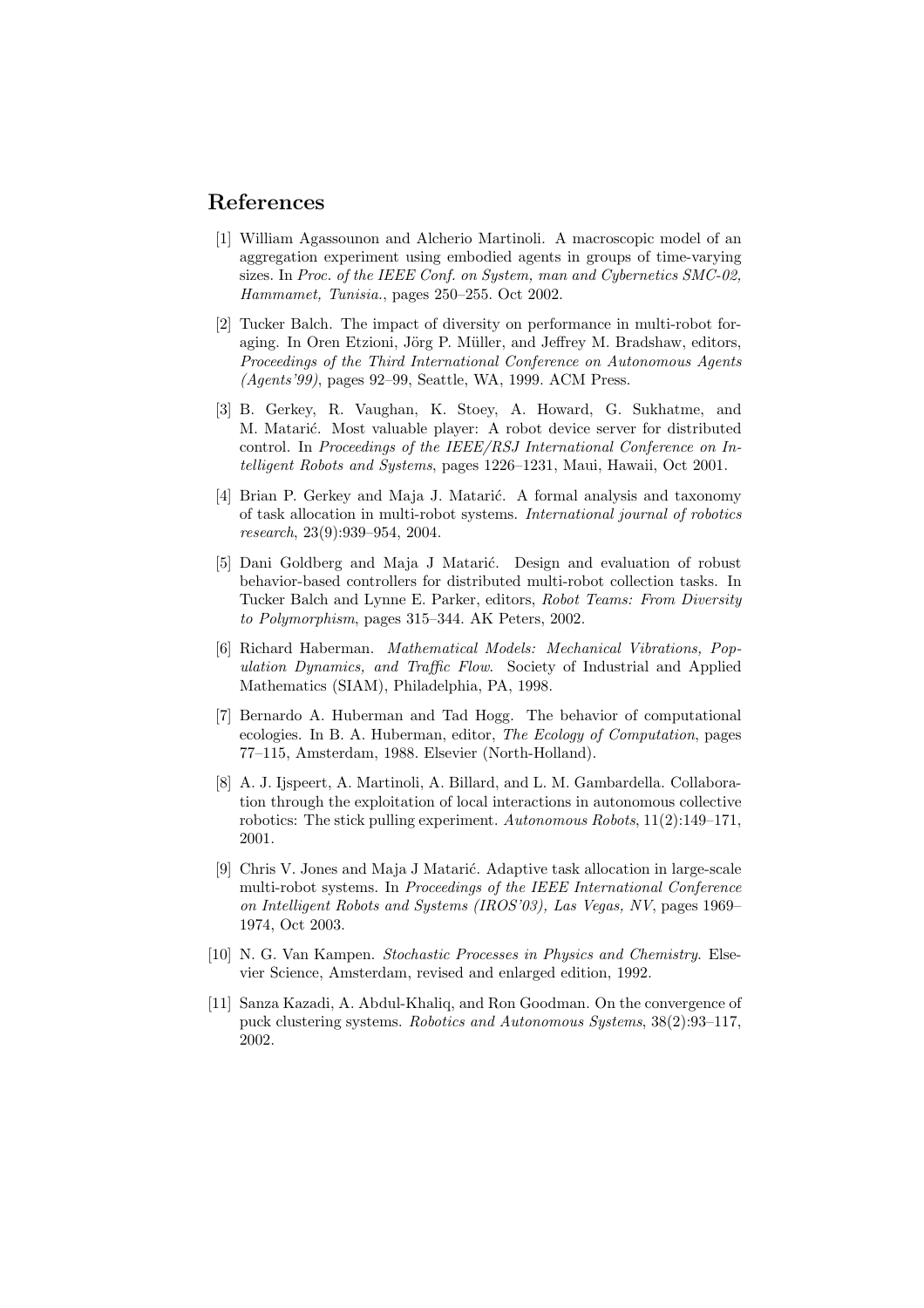- [12] Nathan Koenig and Andrew Howard. Design and use paradigms for gazebo, an open-source multi-robot simulator. In IEEE/RSJ International Conference on Intelligent Robots and Systems, pages 2149–2154, Sendai, Japan, Sep 2004.
- [13] Kristina Lerman and Aram Galstyan. Mathematical model of foraging in a group of robots: Effect of interference. Autonomous Robots, 13(2):127–141, 2002.
- [14] Kristina Lerman and Aram Galstyan. Agent Memory and Adaptation in Multi-Agent Systems. In Proceedings of the International Conference on Autonomous Agents and Multi-Agent Systems (AAMAS-2003), Melbourne, Australia, pages 797–803, Jul 2003.
- [15] Kristina Lerman and Aram Galstyan. Macroscopic Analysis of Adaptive Task Allocation in Robots. In Proceedings of the IEEE International Conference on Intelligent Robots and Systems (IROS-2003), Las Vegas, NV, pages 1951–1956, oct 2003.
- [16] Kristina Lerman and Aram Galstyan. Collectives and design of complex systems. chapter Two Paradigms for the Design of Artificial Collectives, pages 231–256. Springer Verlag, New York, 2004.
- [17] Kristina Lerman, Aram Galstyan, Alcherio Martinoli, and Auke Ijspeert. A macroscopic analytical model of collaboration in distributed robotic systems. Artificial Life Journal, 7(4):375–393, 2001.
- [18] Kristina Lerman, Alcherio Martinoli, and Aram Galstyan. A review of probabilistic macroscopic models for swarm robotic systems. In Sahin E. and Spears W., editors, Swarm Robotics Workshop: State-of-the-art Survey, number 3342 in LNCS, pages 143–152. Springer-Verlag, Berlin Heidelberg, 2005.
- [19] A. Martinoli. Swarm Intelligence in Autonomous Collective Robotics: From Tools to the Analysis and Synthesis of Distributed Control Strategies. PhD thesis, PhD Thesis No 2069, EPFL, 1999.
- [20] A. Martinoli, A. J. Ijspeert, and L. M. Gambardella. A probabilistic model for understanding and comparing collective aggregation mechanisms. In Dario Floreano, Jean-Daniel Nicoud, and Francesco Mondada, editors, Proceedings of the 5th European Conference on Advances in Artificial Life (ECAL-99), volume 1674 of LNAI, pages 575–584, Berlin, September 13– 17 1999. Springer.
- [21] Lynne Parker. Alliance: An architecture for fault-tolerant multi-robot cooperation. IEEE Transactions on Robotics and Automation, 14(2):220–240, 1998.
- [22] Y. Sato and J. P Crutchfield. Coupled replicator equations for the dynamics of learning in multiagent systems. Physical Review, E67:015206, 2003.